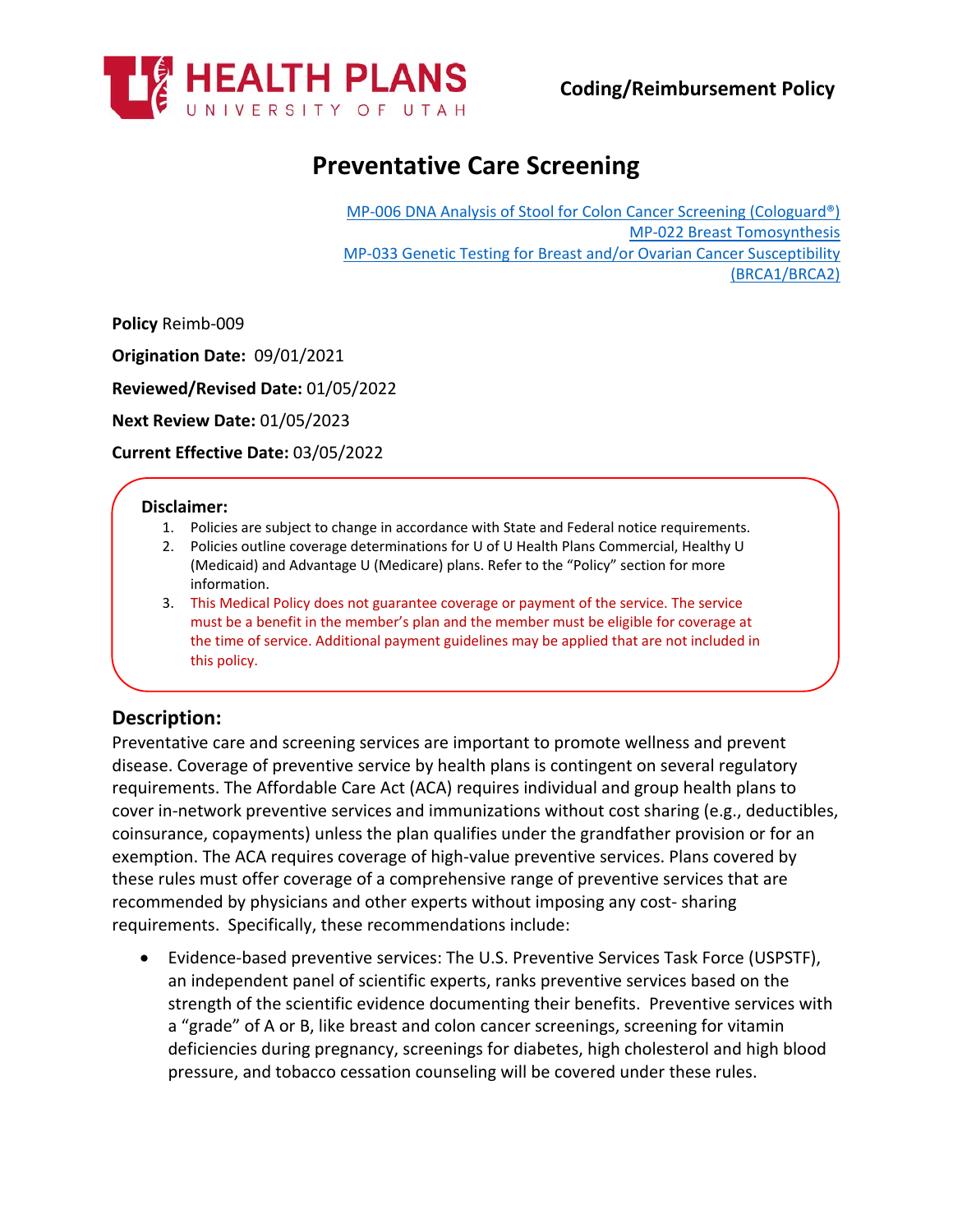- Routine vaccines: Health plans will cover a set of standard vaccines recommended by the Advisory Committee on Immunization Practices (ACIP) ranging from routine childhood immunizations to periodic shots for adults.
- Health plans must cover preventive care for children recommended under the Bright Futures guidelines, developed by the Health Resources and Services Administration with the American Academy of Pediatrics. These guidelines provide pediatricians and other health care professionals with recommendations on the services they should provide to children from birth to age 21 to keep them healthy and improve their chances of becoming healthy adults. The types of services that will be covered include regular pediatrician visits, vision and hearing screening, developmental assessments, immunizations, and screening and counseling to address obesity and help children maintain a healthy weight.
- The Health Resources & Services Administration (HRSA)-supported Women's Preventive Services Initiative which provide guidance on evidence-based services specifically for women. The HRSA-supported health plan coverage guidelines, developed by the Institute of Medicine (IOM), will help ensure that women receive a comprehensive set of preventive services without having to pay a co-payment, co-insurance or a deductible

This preventive services coverage requirement applies only to people enrolled in job-related health plans or individual health insurance policies created after March 23, 2010.

In addition, if your plan is "grandfathered," these benefits may not be available to you. These services are also only covered atno cost to the member if provided by in network providers.

Lastly, if a preventive service, such as a cholesterol screening test, as part of an office visit to monitor a known medical condition, the plan can require you to pay some costs of the office visit, if the preventive service is not the primary purpose of the visit, or if your doctor bills you for the preventive services separately from the office visit.

Coverage for preventive care services other than those mandated by ACA is dependent on benefit plan language. For example, many benefit plans specifically exclude immunizations that are for travel or to protect against occupational hazards and risks. They may also cover preventive eye exams not mandated by the ACA. Please refer to the applicable benefit plan language to determine benefit availability and the terms, conditions, and limitations of coverage. Services not covered under preventive care services may be covered under another portion of the health plan.

As part of preventive coverage, it is important to note that preventive or screening services typically represent Services performed in the absence of signs or symptoms a disease or illness are consider. This is considered primary prevention. Services performed to identify risk for worsening of conditions or to monitor a disease state are not covered as preventive. For services to be covered as preventive, your doctor must bill claims with preventive codes. If a preventive service identifies a condition that needs further testing or treatment, your regular copays, coinsurance, or deductibles may apply.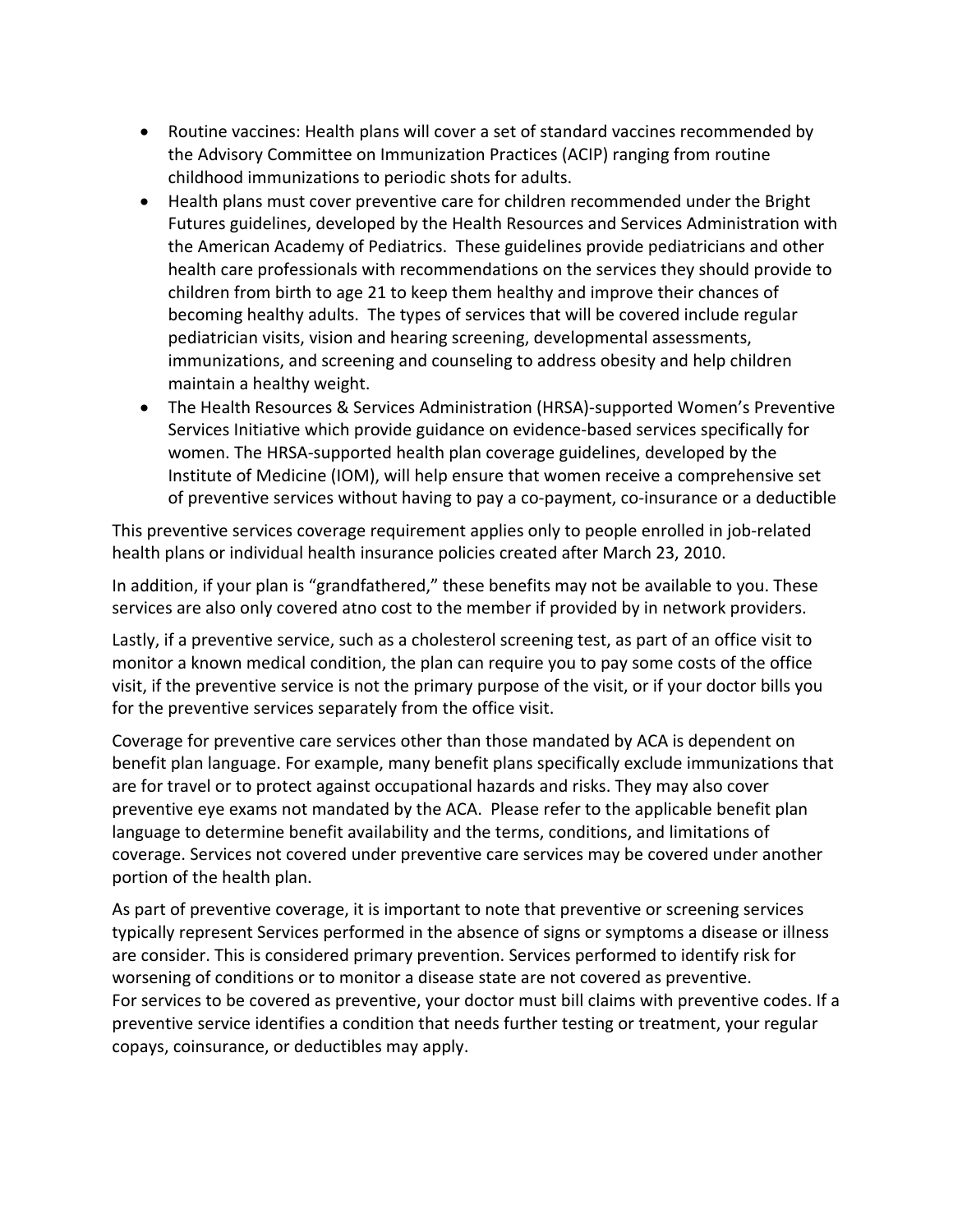## **Policy Statement and Criteria**

**1. Commercial Plans**

**U of U Health Plan covers preventative services in compliance with stipulations of the Affordable Care Act and the member Summary of Plan Description.**

**2. Medicaid Plans**

**Coverage is determined by the State of Utah Medicaid program; if Utah State Medicaid has no published coverage position and InterQual criteria are not available, the U of U Health Plans Commercial criteria will apply. For the most up-to-date Medicaid policies and coverage, please visit their website at:**

**<http://health.utah.gov/medicaid/manuals/directory.php> or the [Utah Medicaid code](https://health.utah.gov/stplan/lookup/CoverageLookup.php)  [Look-Up tool](https://health.utah.gov/stplan/lookup/CoverageLookup.php)**

**CPT/HCPCS codes covered by Utah State Medicaid may still require further evaluation to determine medical necessity for coverage.**

| <b>Applicable Coding</b> |  |
|--------------------------|--|
|--------------------------|--|

| <b>Preventive Care Services and</b><br><b>USPSTF Recommendations</b>                                                                                                                  | Relevant<br><b>CPT/HCPCs</b><br><b>Codes</b> | <b>Relevant ICD-10-CM</b><br><b>Codes</b>                                                                                                                                                                                         | Adjudication/<br><b>Rationale</b>                                                                                                                           |
|---------------------------------------------------------------------------------------------------------------------------------------------------------------------------------------|----------------------------------------------|-----------------------------------------------------------------------------------------------------------------------------------------------------------------------------------------------------------------------------------|-------------------------------------------------------------------------------------------------------------------------------------------------------------|
| Abdominal aortic aneurysm<br>screening: men; men aged 65 to<br>75 years who have ever smoked<br>The USPSTF recommends 1-time<br>screening for abdominal aortic<br>aneurysm (AAA) with | 76706                                        | Z13.6, Z87.891,<br>Z00.00, Z00.01, Z00.8,<br>F17.200, F17.201,<br>F17.203, F17.208,<br>F17.209, F17.210,                                                                                                                          | Allow CPT code with<br>any of the ICD-10-CM<br>codes between ages<br>65 and 75 in men only                                                                  |
| ultrasonography in men aged 65<br>to 75 years who have ever<br>smoked.                                                                                                                |                                              | F17.211, F17.213,<br>F17.218, F17.219                                                                                                                                                                                             | one time.                                                                                                                                                   |
| <b>Bacteriuria screening: pregnant</b><br>women<br>The USPSTF recommends<br>screening for asymptomatic<br>bacteriuria with urine culture in<br>pregnant persons.                      | 87086                                        | Z34.00, Z34.01,<br>Z34.02, Z34.03,<br>Z34.80, Z34.81,<br>Z34.82, Z34.83,<br>Z34.90, Z34.91,<br>Z34.92, Z34.93, Z33.1,<br>O09.00, O09.01,<br>009.02, 009.03,<br>009.10, 009.11,<br>009.12, 009.13,<br>O09.291,<br>009.292,009.293, | Allow CPT once per<br>year with any<br>associated ICD-10-CM<br>code.<br>Use beyond preventive<br>indication may be<br>covered under the<br>medical benefit. |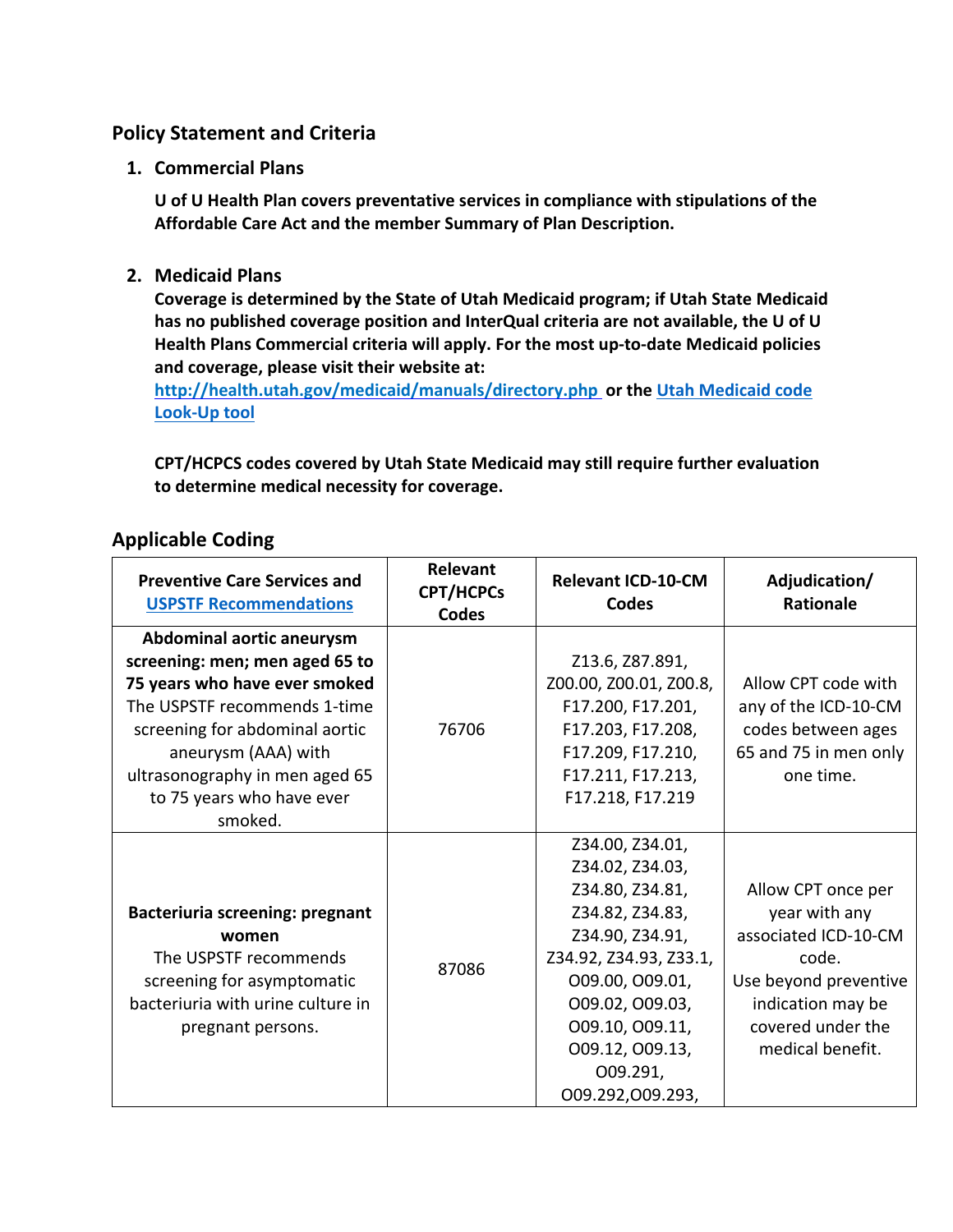|                                         |                       | 009.299, 009.40,    |     |
|-----------------------------------------|-----------------------|---------------------|-----|
|                                         |                       | 009.41, 009.42,     |     |
|                                         |                       | 009.43, 009.211,    |     |
|                                         |                       | 009.212,009.213,    |     |
|                                         |                       | 009.219, 009.30,    |     |
|                                         |                       | 009.31, 009.32,     |     |
|                                         |                       | 009.33, 009.511,    |     |
|                                         |                       | 009.512,009.513,    |     |
|                                         |                       | 009.519, 009.521,   |     |
|                                         |                       | 009.522,009.523,    |     |
|                                         |                       | 009.529,009.611,    |     |
|                                         |                       | 009.612,009.613,    |     |
|                                         |                       | 009.619,009.621,    |     |
|                                         |                       | 009.622,009.623,    |     |
|                                         |                       | 009.629, 009.811,   |     |
|                                         |                       | 009.812,009.813,    |     |
|                                         |                       | 009.819, 09.821,    |     |
|                                         |                       | 009.822, 009.823,   |     |
|                                         |                       | O09.829, O36.80X0,  |     |
|                                         |                       | 036.80X1, 036.80X2, |     |
|                                         |                       | O36.80X3, O36.80X4, |     |
|                                         |                       | O36.80X5, O36.80X9, |     |
|                                         |                       | 009.891, 009.892,   |     |
|                                         |                       | 009.893, 009.899,   |     |
|                                         |                       | 009.70, 009.71,     |     |
|                                         |                       | 009.72, 009.73,     |     |
|                                         |                       | 009.90, 009.91,     |     |
|                                         |                       | 009.92, 009.93      |     |
|                                         |                       | 009.A0, 009.A1,     |     |
|                                         |                       | 009.A2, 009.A3      |     |
| <b>Blood pressure screening: adults</b> |                       |                     |     |
| <b>Hypertension in Adults:</b>          |                       |                     |     |
| Screening: adults 18 years or           |                       |                     |     |
| older without known                     | <b>Blood pressure</b> |                     |     |
| hypertension                            | measurement is        |                     |     |
| The USPSTF recommends                   | included in           |                     |     |
| screening for high blood pressure       | preventative          | N/A                 | N/A |
| in adults aged 18 years or older.       | care and              |                     |     |
| The USPSTF recommends                   | wellness exams        |                     |     |
| obtaining measurements outside          | or focused E/M        |                     |     |
| of the clinical setting for             | visit.                |                     |     |
| diagnostic confirmation before          |                       |                     |     |
| starting treatment. The USPSTF          |                       |                     |     |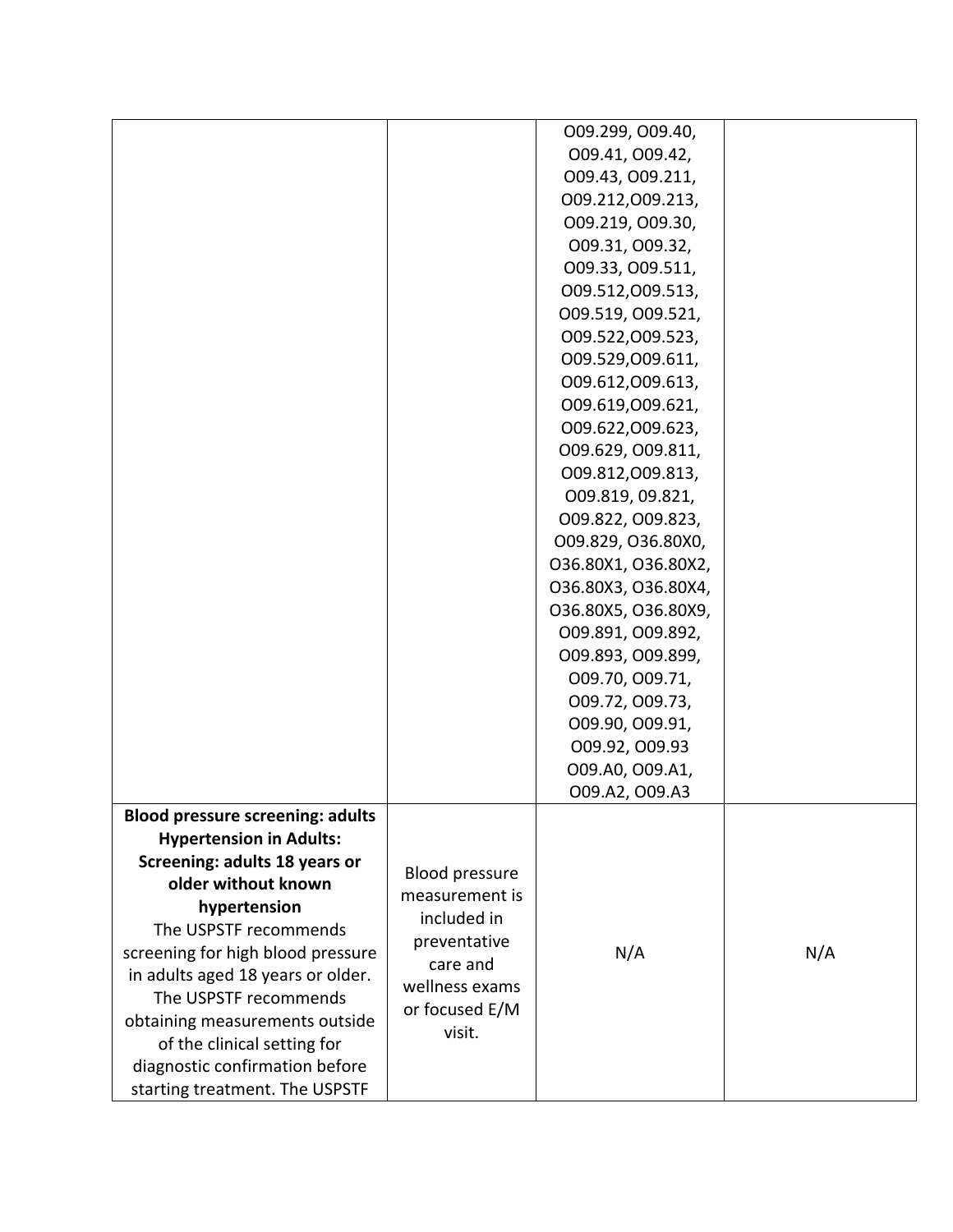| recommends screening for             |                        |                              |                                            |
|--------------------------------------|------------------------|------------------------------|--------------------------------------------|
| hypertension in adults 18 years or   |                        |                              |                                            |
| older with office blood pressure     |                        |                              |                                            |
| measurement (OBPM). The              |                        |                              |                                            |
| <b>USPSTF recommends obtaining</b>   |                        |                              |                                            |
| blood pressure measurements          |                        |                              |                                            |
| outside of the clinical setting for  |                        |                              |                                            |
| diagnostic confirmation before       |                        |                              |                                            |
| starting treatment.                  |                        |                              |                                            |
|                                      |                        |                              | Allow BRCA lab code                        |
|                                      |                        |                              | with any screening                         |
| <b>BRCA-Related Cancer risk</b>      |                        |                              | diagnosis one per                          |
| assessment and genetic               |                        |                              | lifetime. Counseling                       |
| counseling/testing: women with       |                        |                              | service codes are                          |
| a personal or family history of      |                        |                              | allowed when                               |
| breast, ovarian, tubal, or           |                        |                              | reported without E/M                       |
| peritoneal cancer or an ancestry     |                        |                              | code. Use beyond                           |
| associated with brca1/2 gene         |                        |                              | preventive indication                      |
| mutation                             | <b>Counseling</b>      | Screening: Z00.00,           | may be covered under                       |
| The USPSTF recommends that           | <b>Services Codes:</b> | Z00.01, Z15.01,              | the medical benefit.                       |
| primary care clinicians screen       | 96040, 99401,          | Z15.02, Z15.09,              | U of U Health Plans                        |
| women who have family                | 99402, 99403,          | Z71.83                       | covers genetic testing                     |
| members with breast, ovarian,        | 99404, S0265           | <b>Family History Codes:</b> | for BRCA1 and BRCA2                        |
| tubal, or peritoneal cancer with     | <b>BRCA Lab</b>        | Z80.3, Z80.41, Z80.49        | mutations in adult                         |
| one of several screening tools       | <b>Screening</b>       | <b>Personal History</b>      | individuals at high risk                   |
| designed to identify a family        | Codes: 81163,          | Codes: Z85.07, Z85.3,        | for heritable breast                       |
| history that may be associated       | 81164, 81215,          | Z85.44, Z85.46               | and ovarian cancer                         |
| with an increased risk for           | 81217                  | Z85.07, Z85.43               | syndromes when                             |
| potentially harmful mutations in     |                        |                              | specific clinical                          |
| breast cancer susceptibility genes   |                        |                              | coverage criteria are                      |
| (BRCA1 or BRCA2). Women with         |                        |                              | met. See MP-033                            |
| positive screening results should    |                        |                              | <b>Genetic Testing for</b>                 |
| receive genetic counseling and, if   |                        |                              | <b>Breast and/or Ovarian</b>               |
| indicated after counseling, BRCA     |                        |                              | <b>Cancer</b>                              |
| testing.                             |                        |                              | Susceptibility                             |
|                                      |                        |                              | (BRCA1/BRCA2) for                          |
|                                      |                        |                              | criteria.                                  |
| <b>Breast Cancer: Medication Use</b> | 99202, 99203,          |                              |                                            |
| to Reduce Risk: women at             | 99204, 99205,          | <b>Screening: Family</b>     | Allow CPT code with                        |
| increased risk for breast cancer     | 99211, 99212,          | History: Z80.3,              | any screening ICD-10-<br>CM code for women |
| aged 35 years or older               | 99213, 99214,          | Z80.41, Z15.01,              |                                            |
| The USPSTF recommends that           | 99215, 99385,          | Z15.02                       | 35 years of age or                         |
| clinicians offer to prescribe risk-  | 99386, 99387,          |                              | older.                                     |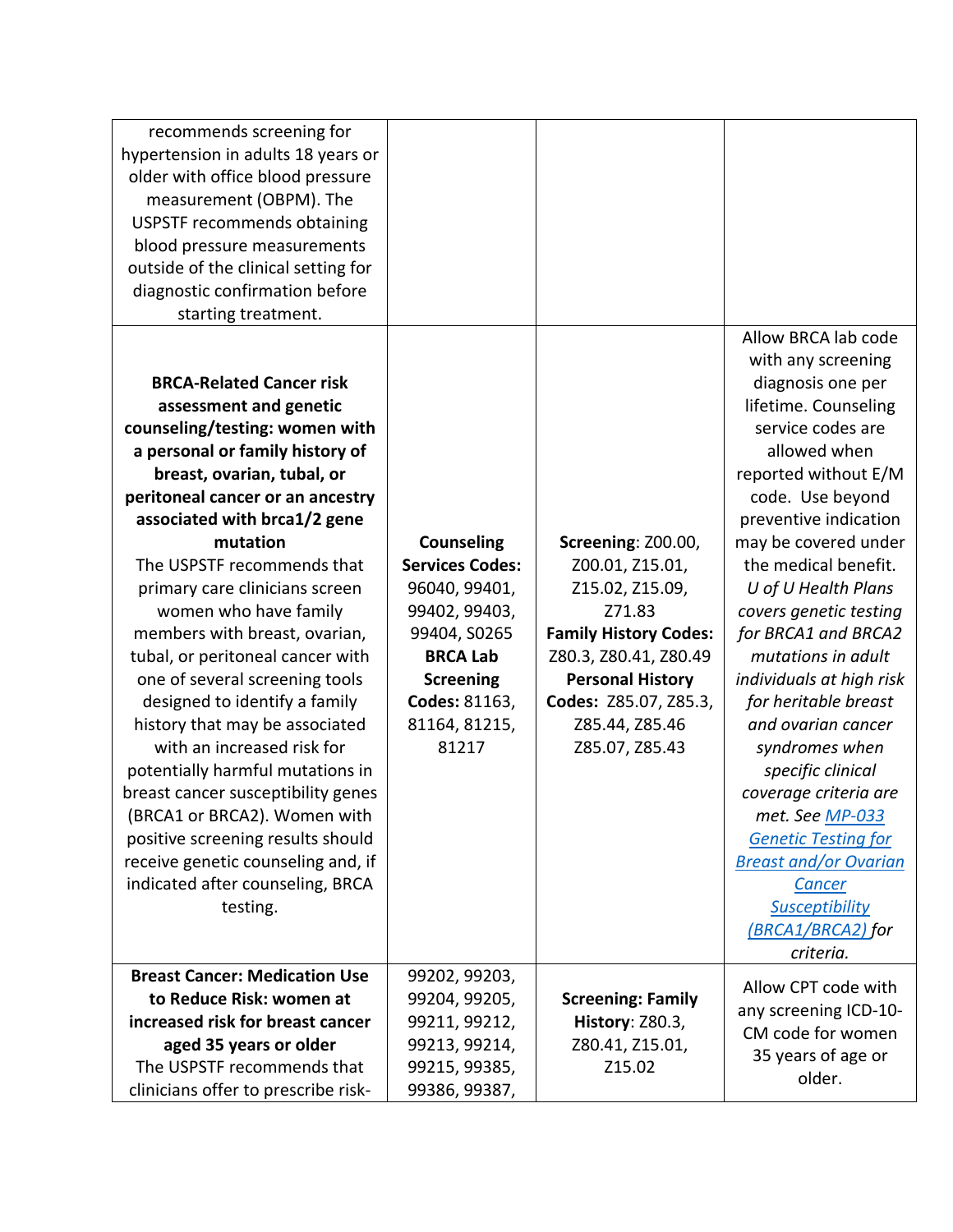| reducing medications, such as<br>tamoxifen, raloxifene, or<br>aromatase inhibitors, to women<br>who are at increased risk for<br>breast cancer and at low risk for                                                                                                              | 99395, 99396,<br>99397, G0463                                                                              |                                                                                                                                                                                                                                                                                                                                                                                                                                                                                               |                                                                                                                                                                                                                                                                       |
|---------------------------------------------------------------------------------------------------------------------------------------------------------------------------------------------------------------------------------------------------------------------------------|------------------------------------------------------------------------------------------------------------|-----------------------------------------------------------------------------------------------------------------------------------------------------------------------------------------------------------------------------------------------------------------------------------------------------------------------------------------------------------------------------------------------------------------------------------------------------------------------------------------------|-----------------------------------------------------------------------------------------------------------------------------------------------------------------------------------------------------------------------------------------------------------------------|
| adverse medication effects.<br><b>Breast Cancer: Screening:</b><br>women aged 50 to 74 years;<br>The USPSTF recommends biennial<br>screening mammography for<br>women aged 50 to 74 years.<br>U of U Health Plans covers ages<br>40 to 75 years - once a year as<br>preventive. | 77063, 77067                                                                                               | Z12.31, Z12.39                                                                                                                                                                                                                                                                                                                                                                                                                                                                                | Requires at least one<br>of the ICD-10-CM<br>codes and allowed<br>once per year for<br>females ages 40 to 75<br>years.<br>Benefit includes<br>screening<br>mammography,<br>bilateral including CAD<br>and tomosynthesis.<br>See MP-022 Breast<br><b>Tomosynthesis</b> |
| <b>Breastfeeding: Primary Care</b><br>Interventions: pregnant women,<br>new mothers, and their children<br>The USPSTF recommends<br>providing interventions during<br>pregnancy and after birth to<br>support breastfeeding.                                                    | <b>Counseling</b><br><b>Services Codes:</b><br>99401, 99402,<br>99403, 99404<br><b>Education:</b><br>S9443 | Z39.1, Z00.00, Z00.01,<br>Z34.00, Z34.01,<br>Z34.02, Z34.03,<br>Z34.80, Z34.81,<br>Z34.82, Z34.83,<br>Z34.90, Z34.91,<br>Z34.92, Z34.93, Z33.1,<br>Z11.8, O09.00,<br>009.01, 009.02,<br>009.03, 009.10,<br>009.11, 009.12,<br>009.13, 009.291,<br>009.292,009.293,<br>O09.299, O09.40,<br>009.41, 009.42,<br>009.43, 009.211,<br>009.212,009.213,<br>009.219, 009.30,<br>009.31, 009.32,<br>009.33, 009.511,<br>009.512,009.513,<br>009.519, 009.521,<br>009.522,009.523,<br>009.529,009.611, | Counseling service CPT<br>codes are allowed<br>when reported<br>without E/M code and<br>with an ICD-10-CM<br>code. Allow once per<br>pregnancy.                                                                                                                       |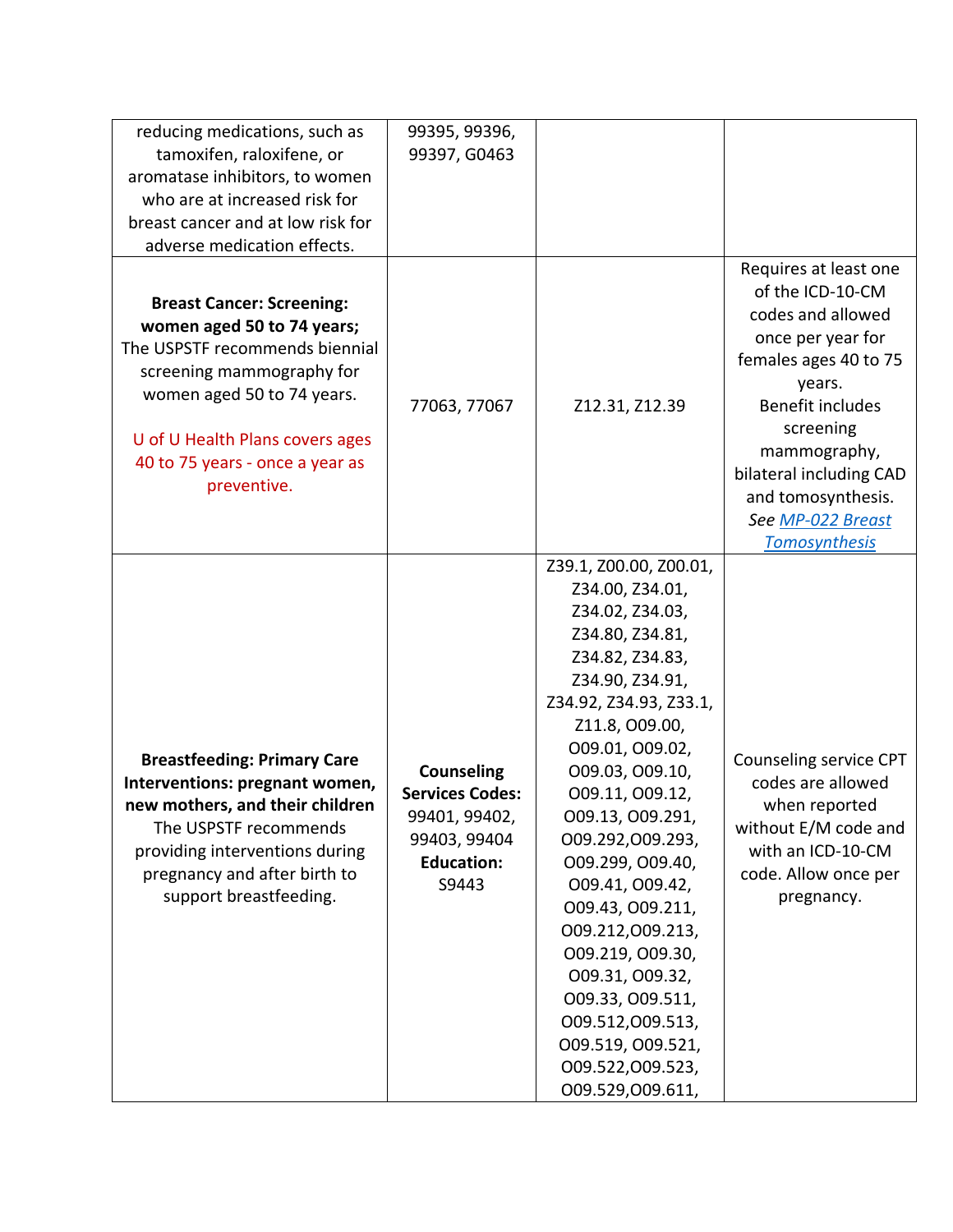|                                      |                       | 009.612,009.613,             |                         |
|--------------------------------------|-----------------------|------------------------------|-------------------------|
|                                      |                       | 009.619,009.621,             |                         |
|                                      |                       | 009.622,009.623,             |                         |
|                                      |                       | 009.629, 009.811,            |                         |
|                                      |                       | 009.812,009.813,             |                         |
|                                      |                       | 009.819, 09.821,             |                         |
|                                      |                       | 009.822, 009.823,            |                         |
|                                      |                       | O09.829, O36.80X0,           |                         |
|                                      |                       | O36.80X1, O36.80X2,          |                         |
|                                      |                       | O36.80X3, O36.80X4,          |                         |
|                                      |                       | O36.80X5, O36.80X9,          |                         |
|                                      |                       | 009.891, 009.892,            |                         |
|                                      |                       | 009.893, 009.899,            |                         |
|                                      |                       | 009.70, 009.71,              |                         |
|                                      |                       | 009.72, 009.73,              |                         |
|                                      |                       | 009.90, 009.91,              |                         |
|                                      |                       | 009.92, 009.93               |                         |
|                                      |                       | 009.A0, 009.A1,              |                         |
|                                      |                       | 009.A2, 009.A3               |                         |
|                                      | <b>Cervical</b>       |                              |                         |
|                                      | <b>Cytology (Pap</b>  |                              |                         |
| <b>Cervical Cancer: Screening:</b>   | <b>Smear): G0101,</b> |                              |                         |
| women aged 21 to 65 years            | G0123, G0124,         |                              |                         |
| The USPSTF recommends                | G0141, G0143,         |                              | Allow any one CPT       |
| screening for cervical cancer        | G0144, G0145,         |                              | code for cervical       |
| every 3 years with cervical          | G0147, G0148,         | <b>Cervical Cytology</b>     | cytology with any one   |
| cytology alone in women aged 21      | P3000, P3001,         | (Pap Smear)                  | ICD-10-CM code for      |
| to 29 years. For women aged 30       | 88141, 88142,         | screening diagnoses          | women between ages      |
| to 65 years, the USPSTF              | 88143, 88147,         | codes: Z01.411,              | of 21-65 years, every 3 |
| recommends screening every 3         | 88148, 88150,         | Z01.419, Z01.42,             | years. Allow HPV        |
| years with cervical cytology         | 88150, 88152,         | Z12.4, Z00.00, Z00.01        | testing CPT codes with  |
| alone, every 5 years with high-      | 88153, 88164,         | <b>HPV Testing diagnosis</b> | HPV screening           |
| risk human papillomavirus            | 88165, 88167,         | code: Z11.51                 | diagnosis code every 5  |
| (hrHPV) testing alone, or every 5    | 88174, Q0091,         |                              | years for women 30-     |
| years with hrHPV testing in          | 88175.                |                              | 65.                     |
| combination with cytology (co-       | <b>HPV Testing</b>    |                              |                         |
| testing).                            | codes: 87624,         |                              |                         |
|                                      | 87625, G0476          |                              |                         |
| <b>Colorectal Cancer: Screening:</b> |                       |                              | Allow any one CPT       |
| adults aged 45 to 75 years           | 45330, 45331,         | Z12.10, Z12.11,              | code for colorectal     |
| The USPSTF recommends                | 45333, 45338,         | Z12.12, Z80.0, Z83.71,       | cancer screening with   |
|                                      |                       | Z15.09                       |                         |
| screening for colorectal cancer in   | 45378, 45380,         |                              | any one associated      |
| all adults aged 45 to 75 years.      | 45384, 45385,         |                              | ICD-10-CM code          |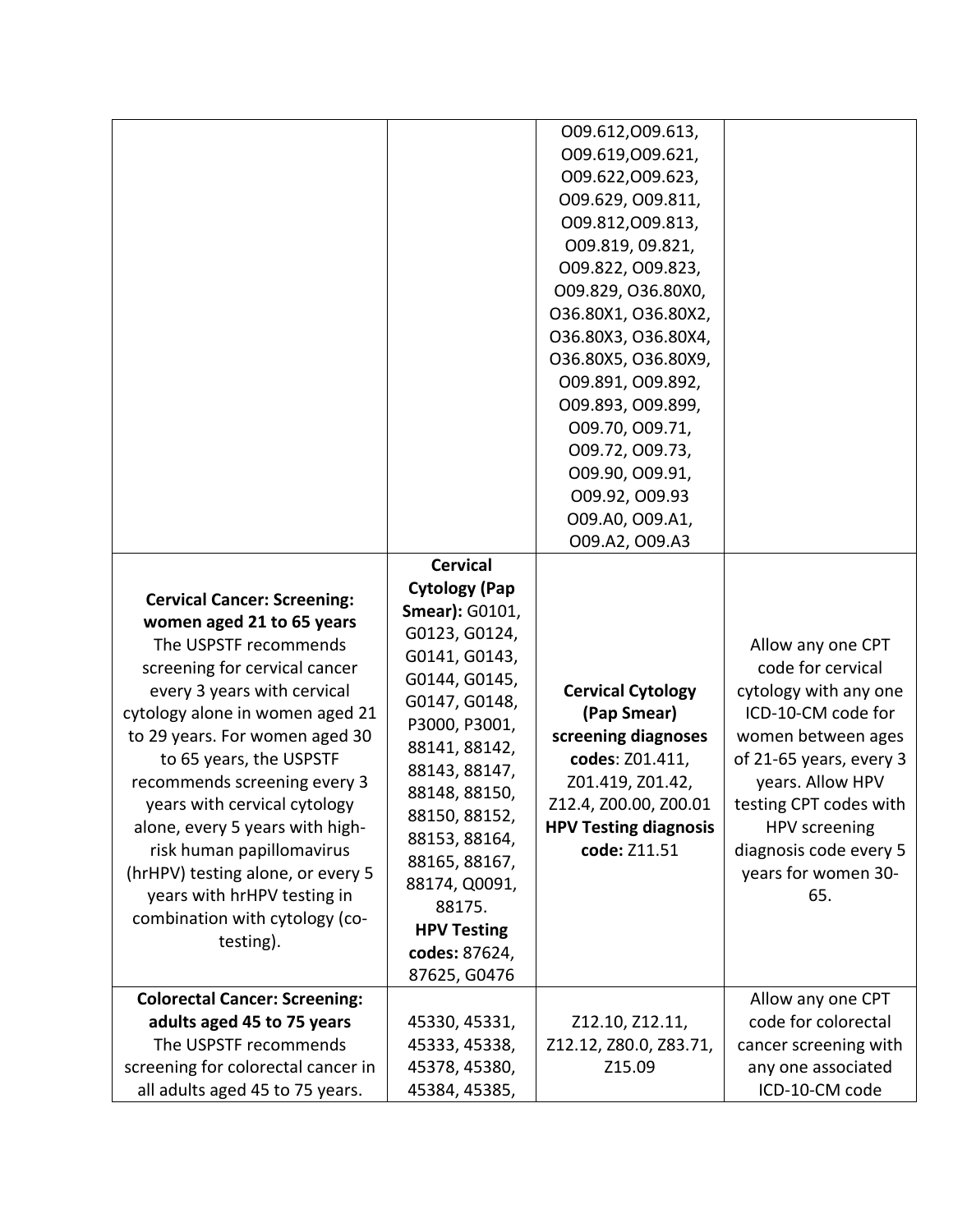|                                       | 44388, 44389,          |                  | between the ages of      |
|---------------------------------------|------------------------|------------------|--------------------------|
|                                       | 44392, 44394,          |                  | 45-75 every 5 years.     |
|                                       | G0105, G0120,          |                  | Allow any HCPCS          |
|                                       | G0121, G0122,          |                  | codes as preventive      |
|                                       | G0104, G0328           |                  | between the ages of      |
|                                       | <b>Sedation codes:</b> |                  | 45-75 every 5 years.     |
|                                       | 99152, G0500,          |                  |                          |
|                                       | 99153, 00182           |                  | Sedation is limited to 3 |
|                                       | Codes covered as       |                  | units.                   |
|                                       | medical-NOT            |                  |                          |
|                                       | preventive:            |                  | Use of CPT codes         |
|                                       | 45346, 45381,          |                  | 99152 and 99153          |
|                                       | 45388                  |                  | combined with            |
|                                       |                        |                  | anesthesia CPT code      |
|                                       |                        |                  | 00812 is considered      |
|                                       |                        |                  | the max number of        |
|                                       |                        |                  | units.                   |
| <b>Dental Caries in Children from</b> |                        |                  |                          |
| <b>Birth Through Age 5 Years:</b>     |                        |                  |                          |
| <b>Screening: children from birth</b> |                        |                  |                          |
| through age 5 years                   |                        |                  |                          |
| The USPSTF recommends primary         |                        | Z29.3, Z00.121,  | Allow these CPT for      |
| care clinicians prescribe oral        | 99188                  | Z00.129          | children under 5 years   |
| fluoride supplementation starting     |                        |                  | of age twice per year.   |
| at age 6 months for children          |                        |                  |                          |
| whose water supply is fluoride        |                        |                  |                          |
| deficient.                            |                        |                  |                          |
| <b>Dental Caries in Children from</b> |                        |                  |                          |
| <b>Birth Through Age 5 Years:</b>     |                        |                  |                          |
| <b>Screening: children from birth</b> |                        |                  |                          |
| through age 5 years                   |                        |                  |                          |
| The USPSTF recommends that            |                        | Z29.3, Z00.121,  | Allow CPT for children   |
| primary care clinicians apply         | 99188                  | Z00.129          | under 5 years of age     |
| fluoride varnish to the primary       |                        |                  | twice per year.          |
| teeth of all infants and children     |                        |                  |                          |
| starting at the age of primary        |                        |                  |                          |
| tooth eruption.                       |                        |                  |                          |
| Depression in Children and            |                        |                  | Allow CPT code with      |
| <b>Adolescents: Screening:</b>        |                        |                  | ICD-10-CM code in        |
| adolescents aged 12 to 18 years       | G0444                  | Z13.30, Z13.31,  | once per year for        |
| The USPSTF recommends                 |                        | Z13.32, Z13.39,  | adolescents between      |
| screening for major depressive        |                        | Z00.121, Z00.129 | the ages of 12-18        |
| disorder (MDD) in adolescents         |                        |                  | years if no E/M billed.  |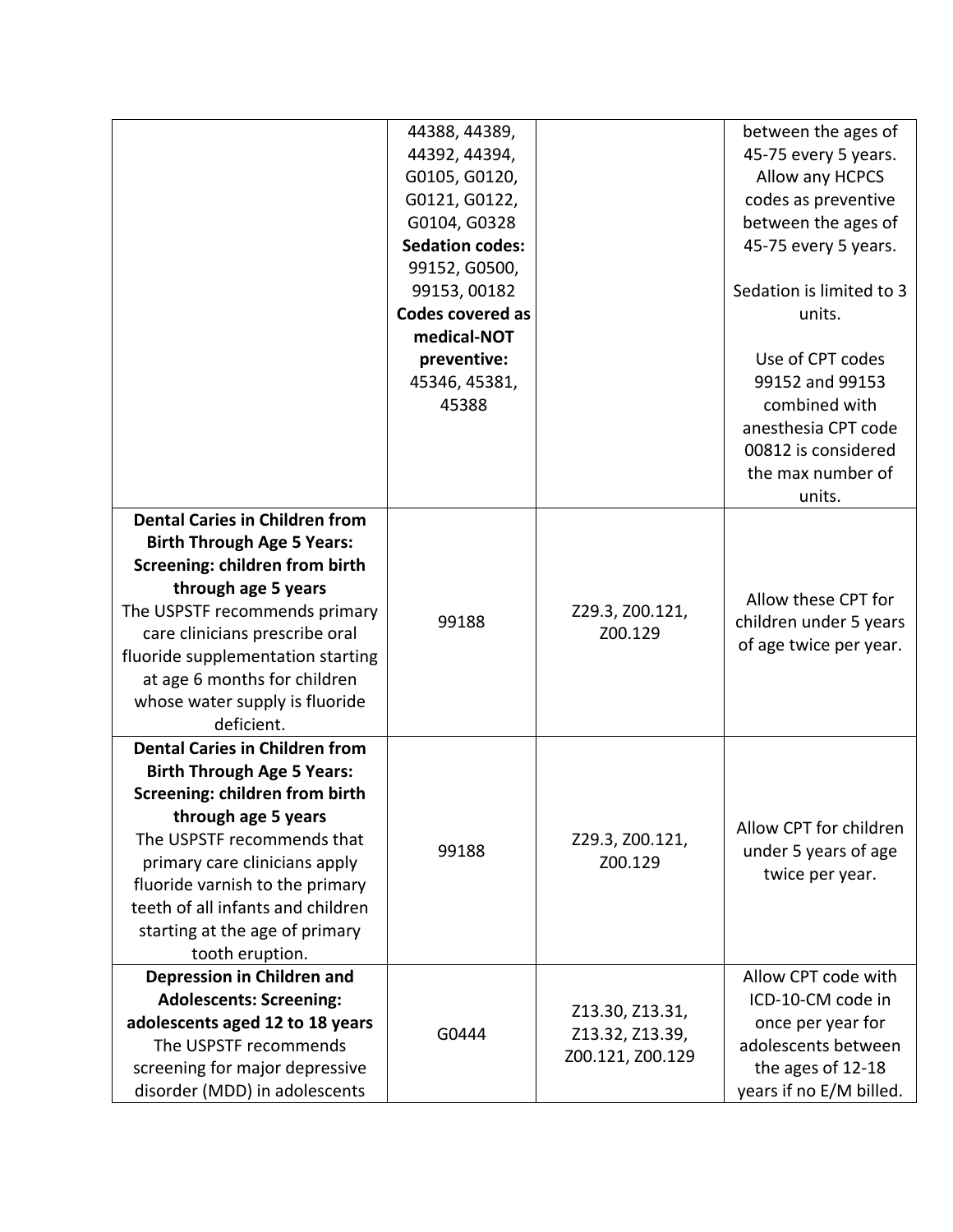| aged 12 to 18 years. Screening<br>should be implemented with<br>adequate systems in place to<br>ensure accurate diagnosis,<br>effective treatment, and<br>appropriate follow-up. |               |                                                  |                                           |
|----------------------------------------------------------------------------------------------------------------------------------------------------------------------------------|---------------|--------------------------------------------------|-------------------------------------------|
| <b>Depression in Adults: Screening:</b>                                                                                                                                          |               |                                                  |                                           |
| general adult population,                                                                                                                                                        |               |                                                  |                                           |
| including pregnant and                                                                                                                                                           |               |                                                  |                                           |
| postpartum women                                                                                                                                                                 |               |                                                  |                                           |
| The USPSTF recommends                                                                                                                                                            |               |                                                  | Allow CPT code with                       |
| screening for depression in the                                                                                                                                                  |               | Z13.30, Z13.31,                                  | ICD-10-CM code once                       |
| general adult population,                                                                                                                                                        | G0444         | Z13.32, Z13.39,                                  | per year for adults                       |
| including pregnant and                                                                                                                                                           |               | Z00.00, Z00.01                                   | over 18 years of age if                   |
| postpartum women. Screening                                                                                                                                                      |               |                                                  | no E/M billed.                            |
| should be implemented with                                                                                                                                                       |               |                                                  |                                           |
| adequate systems in place to                                                                                                                                                     |               |                                                  |                                           |
| ensure accurate diagnosis,                                                                                                                                                       |               |                                                  |                                           |
| effective treatment, and                                                                                                                                                         |               |                                                  |                                           |
| appropriate follow-up.                                                                                                                                                           |               |                                                  |                                           |
| <b>Abnormal Blood Glucose and</b>                                                                                                                                                |               |                                                  |                                           |
| <b>Type 2 Diabetes Mellitus:</b>                                                                                                                                                 |               |                                                  |                                           |
| Screening: adults aged 35 to 70                                                                                                                                                  |               | <b>Screening codes:</b><br>Z13.1, Z00.00, Z00.01 | Allow CPT code with                       |
| years who are overweight or<br>obese                                                                                                                                             |               | <b>BMI Codes: Z68.60,</b>                        | ICD-10-CM code once                       |
| The USPSTF recommends                                                                                                                                                            |               | Z68.31, Z68.32,                                  | per year for adults                       |
| screening for abnormal blood                                                                                                                                                     |               | Z68.33, Z68.34,                                  | between 35-70 years                       |
| glucose as part of cardiovascular                                                                                                                                                | 82947, 82948, | Z68.35, Z68.36,                                  | of age.                                   |
| risk assessment in adults aged 40                                                                                                                                                | 82950, 82951, | Z68.37, Z68.38,                                  |                                           |
| to 70 years who are overweight                                                                                                                                                   | 82952         | Z68.39, Z68.41,                                  | Allow one of three                        |
| or obese. Clinicians should offer                                                                                                                                                |               | Z68.42, Z68.43,                                  | associated Z screening                    |
| or refer patients with abnormal                                                                                                                                                  |               | Z68.44, Z68.45                                   | codes with one of the                     |
| blood glucose to intensive                                                                                                                                                       |               | Obesity codes: E66.2,                            | <b>BMI</b> and/or obesity                 |
| behavioral counseling                                                                                                                                                            |               | E66.3, E66.8, E66.9,                             | related codes.                            |
| interventions to promote a                                                                                                                                                       |               | E66.01, E66.09                                   |                                           |
| healthful diet and physical                                                                                                                                                      |               |                                                  |                                           |
| activity.                                                                                                                                                                        |               |                                                  |                                           |
| <b>Falls Prevention in Community-</b>                                                                                                                                            |               |                                                  |                                           |
| <b>Dwelling Older Adults:</b>                                                                                                                                                    |               |                                                  | Fall prevention<br>assessment is included |
| Interventions: adults 65 years or                                                                                                                                                | N/A           | N/A                                              | in preventative care                      |
| older                                                                                                                                                                            |               |                                                  | and wellness exams or                     |
| The USPSTF recommends                                                                                                                                                            |               |                                                  | focused E/M visit.                        |
| exercise interventions to prevent                                                                                                                                                |               |                                                  |                                           |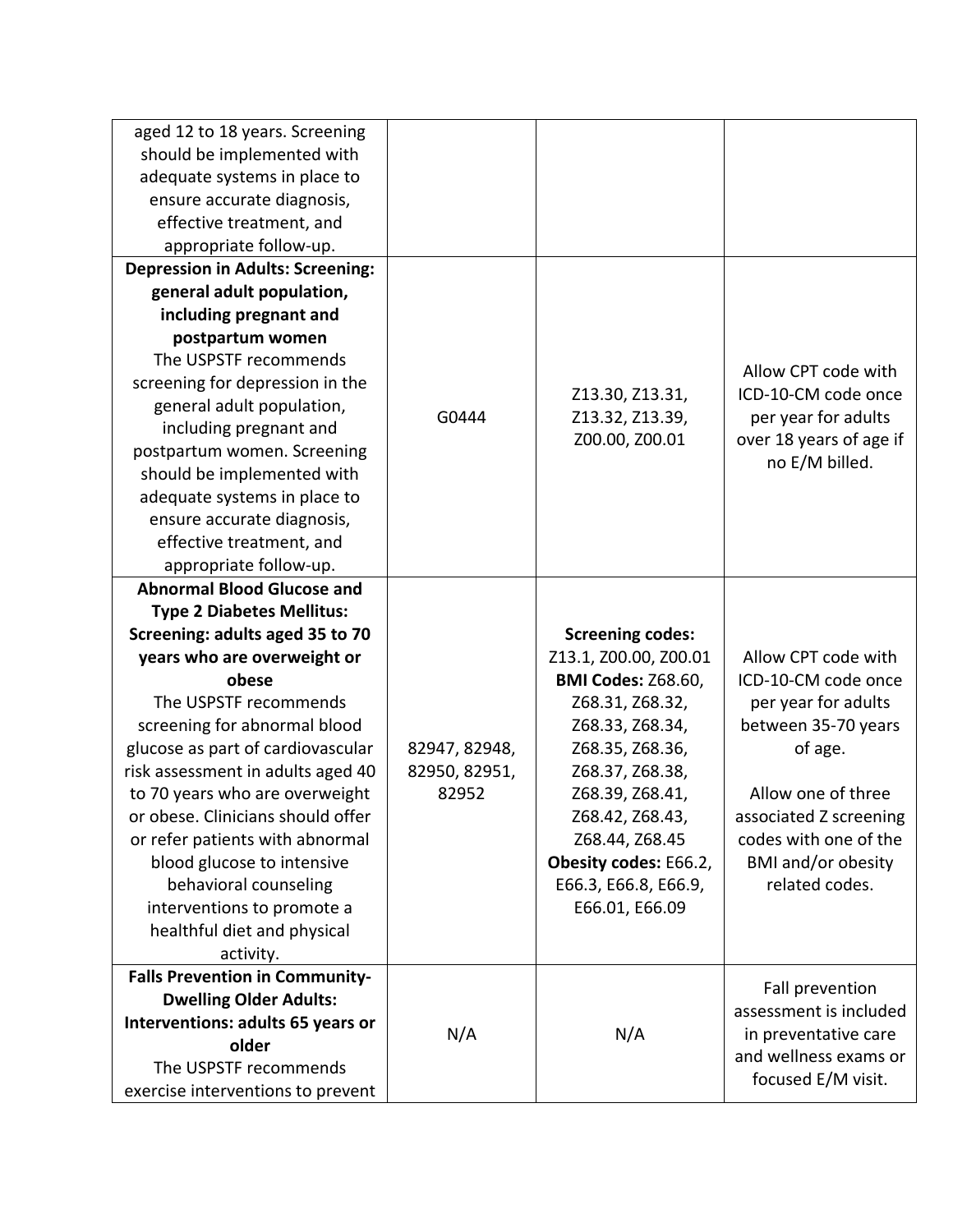| falls in community-dwelling<br>adults 65 years or older who are<br>at increased risk for falls.<br><b>Folic Acid for the Prevention of</b><br><b>Neural Tube Defects: Preventive</b><br><b>Medication: women who are</b><br>planning or capable of pregnancy<br>The USPSTF recommends that all<br>women who are planning or<br>capable of pregnancy take a daily<br>supplement containing 0.4 to 0.8<br>mg (400 to 800 $\mu$ g) of folic acid. | $N/A$ -<br>administered<br>through<br>pharmacy<br>benefit | N/A                                                                                                                                                                                                                                                                                                                                                                                                                                                                                                                                                                                                                                       | Would cover OTC folic<br>acid supplements on<br>any claims submitted<br>by a member or a<br>pharmacy at 100% for<br>members who are<br>pregnant or a planning<br>on becoming<br>pregnant. |
|------------------------------------------------------------------------------------------------------------------------------------------------------------------------------------------------------------------------------------------------------------------------------------------------------------------------------------------------------------------------------------------------------------------------------------------------|-----------------------------------------------------------|-------------------------------------------------------------------------------------------------------------------------------------------------------------------------------------------------------------------------------------------------------------------------------------------------------------------------------------------------------------------------------------------------------------------------------------------------------------------------------------------------------------------------------------------------------------------------------------------------------------------------------------------|-------------------------------------------------------------------------------------------------------------------------------------------------------------------------------------------|
| <b>Gestational Diabetes Mellitus,</b><br><b>Screening: asymptomatic</b><br>pregnant women, after 24 weeks<br>of gestation<br>The USPSTF recommends<br>screening for gestational diabetes<br>mellitus (GDM) in asymptomatic<br>pregnant women after 24 weeks<br>of gestation.                                                                                                                                                                   | 82950, 82951<br>+82952, 82947,<br>82948                   | Z13.1, Z00.00, Z34.00,<br>Z34.01, Z34.02,<br>Z34.03, Z34.80,<br>Z34.81, Z34.82,<br>Z34.83, Z34.90,<br>Z34.91, Z34.92,<br>Z34.93, O09.00,<br>009.01, 009.02,<br>009.03, 009.10,<br>009.11, 009.12,<br>009.13, 009.291,<br>009.292,009.293,<br>O09.299, O09.40,<br>009.41, 009.42,<br>009.43, 009.211,<br>009.212,009.213,<br>009.219, 009.30,<br>009.31, 009.32,<br>009.33, 009.511,<br>009.512,009.513,<br>009.519, 009.521,<br>009.522,009.523,<br>009.529,009.611,<br>009.612,009.613,<br>009.619,009.621,<br>009.622,009.623,<br>009.629, 009.811,<br>009.812,009.813,<br>009.819, 009.821,<br>009.822, 009.823,<br>O09.829, O36.80X0, | Allow CPT code with<br>any of the ICD-10-CM<br>codes once per<br>pregnancy.                                                                                                               |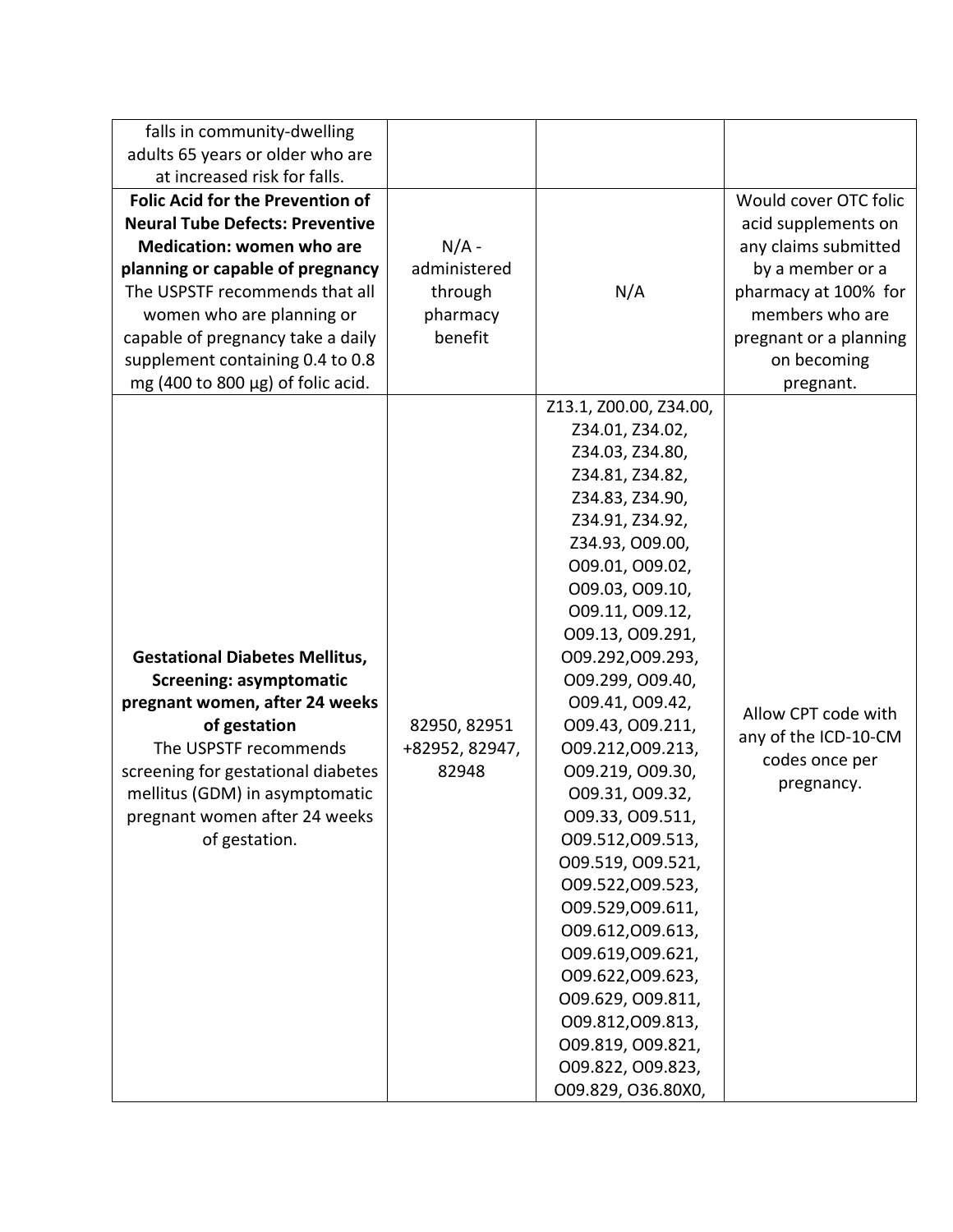|                                                                                                                                                                                                                                                                                                                                                                                                                                                                                                                                                                         |                                                                                                                                                                                                                                                                              | 036.80X1, 036.80X2,<br>O36.80X3, O36.80X4,<br>O36.80X5, O36.80X9,<br>009.891, 009.892,<br>009.893, 009.899,<br>009.70, 009.71,<br>009.72, 009.73,<br>009.90, 009.91,<br>009.92, 009.93<br>009.A0, 009.A1,<br>009.A2, 009.A3                        |                                                                                                                                                                                                                                          |
|-------------------------------------------------------------------------------------------------------------------------------------------------------------------------------------------------------------------------------------------------------------------------------------------------------------------------------------------------------------------------------------------------------------------------------------------------------------------------------------------------------------------------------------------------------------------------|------------------------------------------------------------------------------------------------------------------------------------------------------------------------------------------------------------------------------------------------------------------------------|----------------------------------------------------------------------------------------------------------------------------------------------------------------------------------------------------------------------------------------------------|------------------------------------------------------------------------------------------------------------------------------------------------------------------------------------------------------------------------------------------|
| <b>Chlamydia and Gonorrhea:</b><br><b>Screening: sexually active</b><br>women<br>The USPSTF recommends<br>screening for gonorrhea in<br>sexually active women age 24<br>years or younger and in older<br>women who are at increased risk<br>for infection.                                                                                                                                                                                                                                                                                                              | 87590, 87591,<br>87592 87850<br>87110, 87270,<br>87320, 87490,<br>87491, 87801                                                                                                                                                                                               | N/A                                                                                                                                                                                                                                                | Allow any CPT code to<br>pay as preventive one<br>time per year. Use<br>beyond preventive<br>indication may be<br>covered under the<br>medical benefit.                                                                                  |
| <b>Healthy Diet and Physical</b><br><b>Activity for Cardiovascular</b><br><b>Disease Prevention in Adults</b><br><b>With Cardiovascular Risk Factors:</b><br><b>Behavioral Counseling</b><br><b>Interventions: adults with</b><br>cardiovascular disease risk<br>factors<br>The USPSTF recommends offering<br>or referring adults who are<br>overweight or obese and have<br>additional cardiovascular disease<br>(CVD) risk factors to intensive<br>behavioral counseling<br>interventions to promote a<br>healthful diet and physical<br>activity for CVD prevention. | <b>Medical</b><br><b>Nutrition</b><br><b>Therapy: 97802,</b><br>97803, 97804,<br>G0270, G0274<br>Preventative<br><b>Individual</b><br>Counseling:<br>99401, 99402,<br>99403<br><b>Behavioral</b><br><b>Counseling or</b><br>Therapy: G0446,<br>G0447, G0473,<br>G0108, 0403T | Z71.3, E66.1, E66.2,<br>E66.3, E66.8, E66.9,<br>E66.01, E66.09,<br>Z00.00, Z00.01<br><b>BMI</b> codes: Z68.60,<br>Z68.31, Z68.32,<br>Z68.33, Z68.34,<br>Z68.35, Z68.36,<br>Z68.37, Z68.38,<br>Z68.39, Z68.41,<br>Z68.42, Z68.43,<br>Z68.44, Z68.45 | Not allowed as<br>separate payment if<br>office visit billed on<br>same DOS unless<br>different provider.<br>Allow first 5 of any<br>codes as preventive<br>when billed with<br>correct ICD-10-CM<br>codes then others go<br>to medical. |
| <b>Healthy Weight and Weight Gain</b><br>In Pregnancy: Behavioral<br><b>Counseling Interventions:</b><br>pregnant persons<br>The USPSTF recommends that<br>clinicians offer pregnant persons                                                                                                                                                                                                                                                                                                                                                                            | <b>Medical</b><br><b>Nutrition</b><br>Therapy: 97802,<br>97803, 97804,<br>G0270, G0274<br>Preventative                                                                                                                                                                       | Z71.3, E66.1, E66.2,<br>E66.3, E66.8, E66.9,<br>E66.01, E66.09, Z13.1,<br>Z34.00, Z34.01,<br>Z34.02, Z34.03,<br>Z34.80, Z34.81,                                                                                                                    | Allow first 5 of any CPT<br>codes as preventive<br>when billed with<br>correct ICD-10-CM<br>codes.                                                                                                                                       |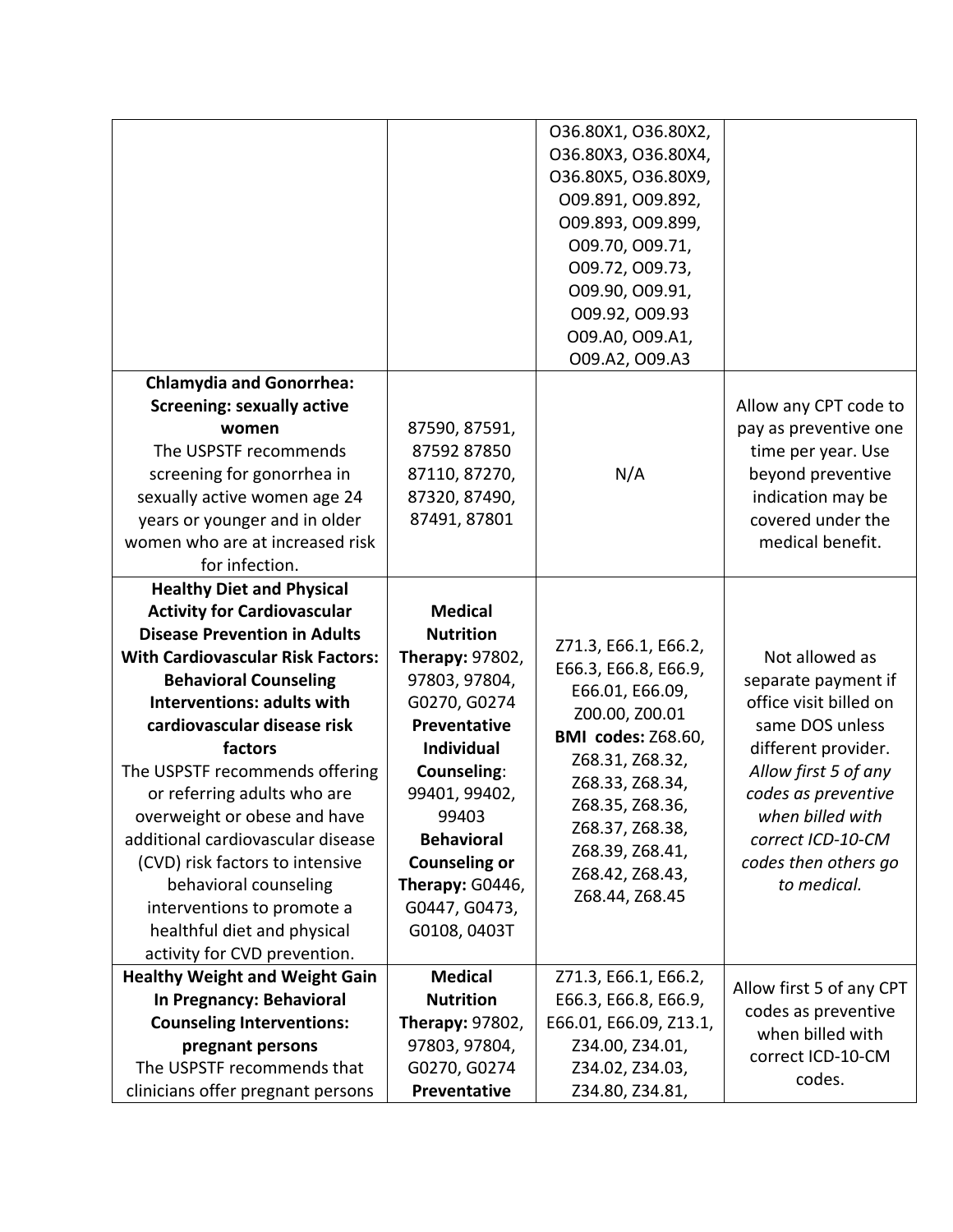| effective behavioral counseling       | Individual           | Z34.82, Z34.83,     |                       |
|---------------------------------------|----------------------|---------------------|-----------------------|
| interventions aimed at promoting      | <b>Counseling:</b>   | Z34.90, Z34.91,     |                       |
| healthy weight gain and               | 99401, 99402,        | Z34.92, Z34.93,     |                       |
| preventing excess gestational         | 99403                | 009.00, 009.01,     |                       |
| weight gain in pregnancy.             | <b>Behavioral</b>    | 009.02, 009.03,     |                       |
|                                       | <b>Counseling or</b> | 009.10, 009.11,     |                       |
|                                       | Therapy: G0447,      | 009.12, 009.13,     |                       |
|                                       | G0473, G0108,        | O09.291,            |                       |
|                                       | 0403T                | 009.292,009.293,    |                       |
|                                       |                      | O09.299, O09.40,    |                       |
|                                       |                      | 009.41, 009.42,     |                       |
|                                       |                      | 009.43, 009.211,    |                       |
|                                       |                      | 009.212,009.213,    |                       |
|                                       |                      | 009.219, 009.30,    |                       |
|                                       |                      | 009.31, 009.32,     |                       |
|                                       |                      | 009.33, 009.511,    |                       |
|                                       |                      | 009.512,009.513,    |                       |
|                                       |                      | 009.519, 009.521,   |                       |
|                                       |                      | 009.522,009.523,    |                       |
|                                       |                      | 009.529,009.611,    |                       |
|                                       |                      | 009.612,009.613,    |                       |
|                                       |                      | 009.619,009.621,    |                       |
|                                       |                      | 009.622,009.623,    |                       |
|                                       |                      | 009.629, 009.811,   |                       |
|                                       |                      | 009.812,009.813,    |                       |
|                                       |                      | 009.819, 009.821,   |                       |
|                                       |                      | 009.822, 009.823,   |                       |
|                                       |                      | O09.829, O36.80X0,  |                       |
|                                       |                      | 036.80X1, 036.80X2, |                       |
|                                       |                      | O36.80X3, O36.80X4, |                       |
|                                       |                      | O36.80X5, O36.80X9, |                       |
|                                       |                      | 009.891, 009.892,   |                       |
|                                       |                      | 009.893, 009.899,   |                       |
|                                       |                      | 009.70, 009.71,     |                       |
|                                       |                      | 009.72, 009.73,     |                       |
|                                       |                      | 009.90, 009.91,     |                       |
|                                       |                      | 009.92, 009.93      |                       |
|                                       |                      | 009.A0, 009.A1,     |                       |
|                                       |                      | 009.A2, 009.A3      |                       |
| <b>Hepatitis B Virus Infection in</b> |                      |                     | Allow CPT code with   |
| <b>Adolescents and Adults:</b>        | 87340, 87341,        | Z11.59, Z00.00,     | any ICD-10-CM code as |
| <b>Screening: adolescents and</b>     | G0499                | Z00.01              | preventive once per   |
|                                       |                      |                     | month. Use beyond     |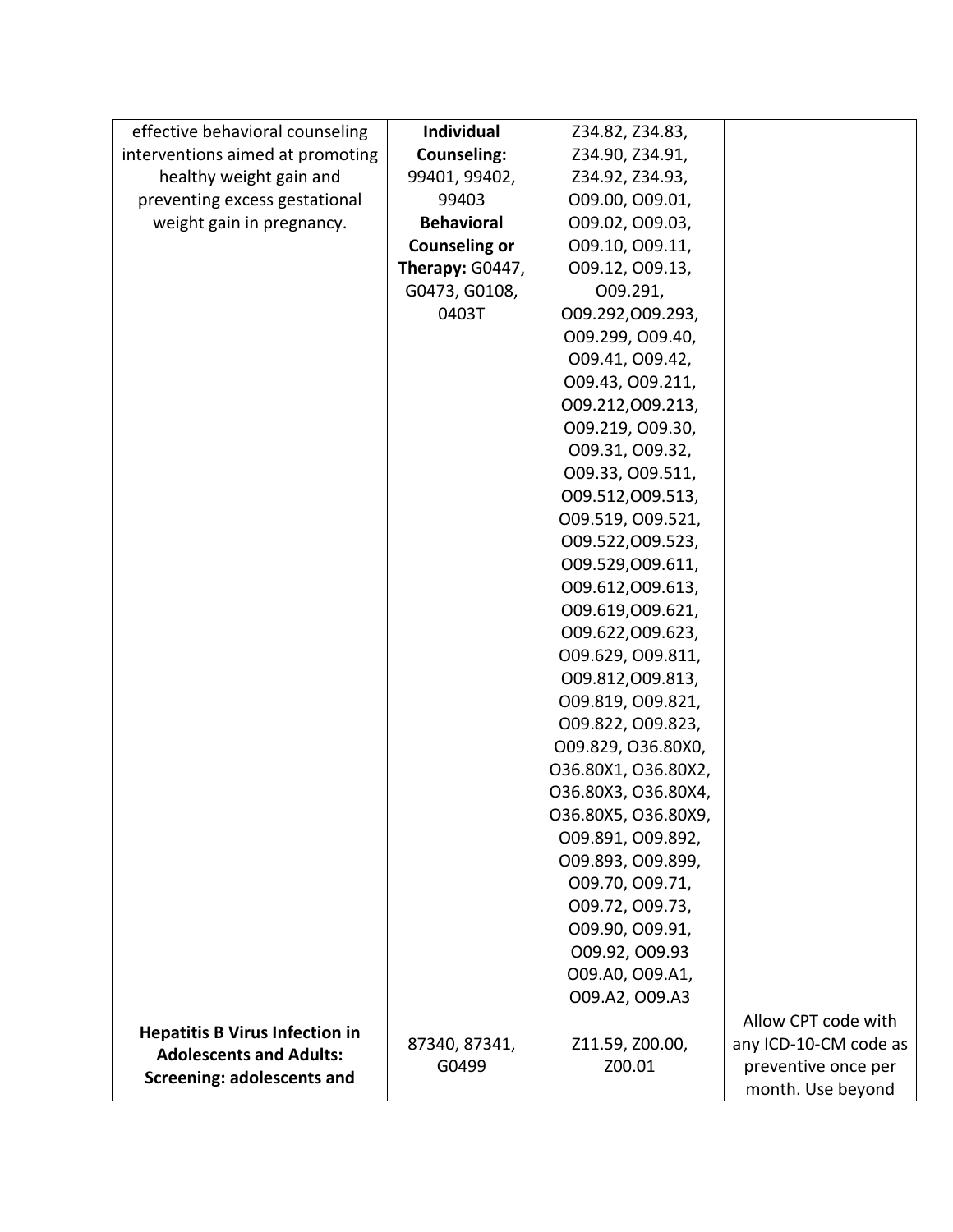| adults at increased risk for<br>infection<br>The USPSTF recommends<br>screening for hepatitis B virus<br>(HBV) infection in adolescents<br>and adults at increased risk for<br>infection.                                          |                        |                                                                                                                                                                                                                                                                                                                                                                                                                                                                                                                                                                                                                                                                                                                             | preventive indication<br>may be covered under<br>the medical benefit.                                                                                             |
|------------------------------------------------------------------------------------------------------------------------------------------------------------------------------------------------------------------------------------|------------------------|-----------------------------------------------------------------------------------------------------------------------------------------------------------------------------------------------------------------------------------------------------------------------------------------------------------------------------------------------------------------------------------------------------------------------------------------------------------------------------------------------------------------------------------------------------------------------------------------------------------------------------------------------------------------------------------------------------------------------------|-------------------------------------------------------------------------------------------------------------------------------------------------------------------|
| <b>Hepatitis B Virus Infection in</b><br><b>Pregnant Women: Screening:</b><br>pregnant women<br>The USPSTF strongly recommends<br>screening for hepatitis B virus<br>infection in pregnant women at<br>their first prenatal visit. | 87340, 87341,<br>G0499 | Z11.59, Z00.00,<br>Z00.01 O09.00,<br>009.01, 009.02,<br>009.03, 009.10,<br>009.11, 009.12,<br>009.13, 009.291,<br>009.292,009.293,<br>O09.299, O09.40,<br>009.41, 009.42,<br>009.43, 009.211,<br>009.212,009.213,<br>009.219, 009.30,<br>009.31, 009.32,<br>009.33, 009.511,<br>009.512,009.513,<br>009.519, 009.521,<br>009.522,009.523,<br>009.529,009.611,<br>009.612,009.613,<br>009.619,009.621,<br>009.622,009.623,<br>009.629, 009.811,<br>009.812,009.813,<br>009.819, 09.821,<br>009.822, 009.823,<br>O09.829, O36.80X0,<br>O36.80X1, O36.80X2,<br>O36.80X3, O36.80X4,<br>O36.80X5, O36.80X9,<br>009.891, 009.892,<br>O09.893, O09.899,<br>009.70, 009.71,<br>009.72, 009.73,<br>009.90, 009.91,<br>009.92, 009.93 | Allow CPT code with<br>any ICD-10-CM codes<br>as preventive once per<br>year. Use beyond<br>preventive indication<br>may be covered under<br>the medical benefit. |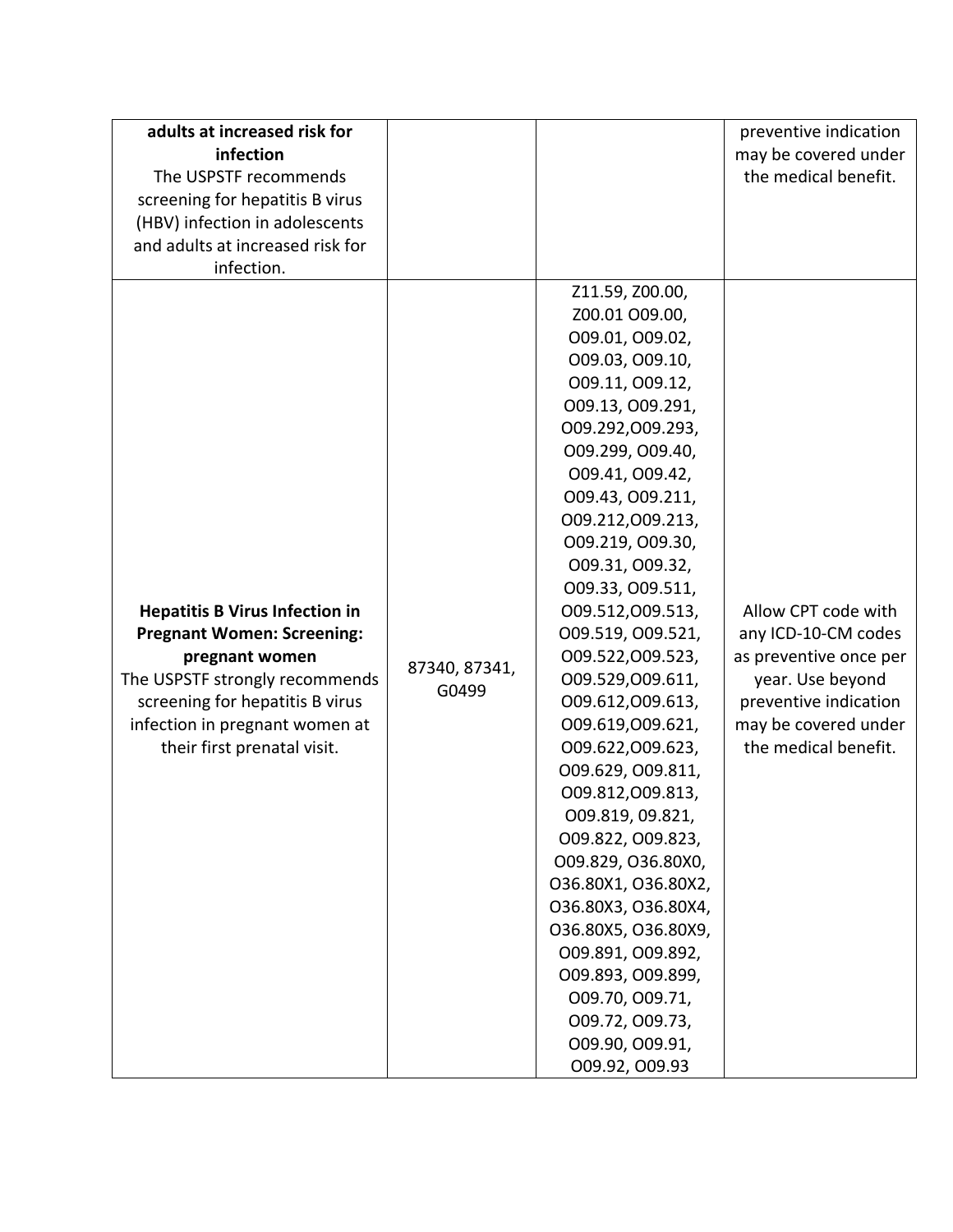|                                                                                                                                                                                                                                                                                                                                                                         |                                         | 009.A0, 009.A1,<br>009.A2, 009.A3                                                                                                                                                                                                                                                                                                                                 |                                                                                                                                                                    |
|-------------------------------------------------------------------------------------------------------------------------------------------------------------------------------------------------------------------------------------------------------------------------------------------------------------------------------------------------------------------------|-----------------------------------------|-------------------------------------------------------------------------------------------------------------------------------------------------------------------------------------------------------------------------------------------------------------------------------------------------------------------------------------------------------------------|--------------------------------------------------------------------------------------------------------------------------------------------------------------------|
| <b>Hepatitis C Virus Infection in</b><br><b>Adolescents and Adults:</b><br>Screening: adults aged 18 to 79<br>years<br>The USPSTF recommends<br>screening for hepatitis C virus<br>(HCV) infection in persons at high<br>risk for infection. The USPSTF also<br>recommends offering one-time<br>screening for HCV infection to<br>adults born between 1945 and<br>1965. | 86803, 86804,<br>G0472                  | N/A                                                                                                                                                                                                                                                                                                                                                               | Does not have<br>diagnosis code<br>requirement. Allow<br>once per lifetime. Use<br>beyond preventive<br>indication may be<br>covered under the<br>medical benefit. |
| <b>Human Immunodeficiency Virus</b><br>(HIV) Infection: Screening:<br>adolescents and adults aged 15<br>to 65 years<br>The USPSTF recommends that<br>clinicians screen for HIV infection<br>in adolescents and adults ages 15<br>to 65 years. Younger adolescents<br>and older adults who are at<br>increased risk should also be<br>screened.                          | 86703, G0432,<br>G0433, G0435,<br>G0475 | Z11.3, Z11.4, Z11.9,<br>Z20.6, Z00.00, Z00.01<br>Z00.121, Z00.129,                                                                                                                                                                                                                                                                                                | Allow once per month<br>for adults ages 15 - 65<br>years of age. Use<br>beyond preventive<br>indication may be<br>covered under the<br>medical benefit.            |
| <b>Human Immunodeficiency Virus</b><br>(HIV) Infection: Screening:<br>pregnant persons<br>The USPSTF recommends that<br>clinicians screen all pregnant<br>women for HIV, including those<br>who present in labor who are<br>untested and whose HIV status is<br>unknown.                                                                                                | 86703, G0432,<br>G0433, G0435,<br>G0475 | Z11.3, Z11.4, Z11.9,<br>Z20.6, Z00.00, Z00.01,<br>009.00, 009.01,<br>009.02, 009.03,<br>009.10, 009.11,<br>009.12, 009.13,<br>009.291,<br>009.292,009.293,<br>009.299, 009.40,<br>009.41, 009.42,<br>009.43, 009.211,<br>009.212,009.213,<br>009.219, 009.30,<br>009.31, 009.32,<br>009.33, 009.511,<br>009.512,009.513,<br>009.519, 009.521,<br>009.522,009.523, | Allow once per year.<br>Use beyond preventive<br>indication may be<br>covered under the<br>medical benefit.                                                        |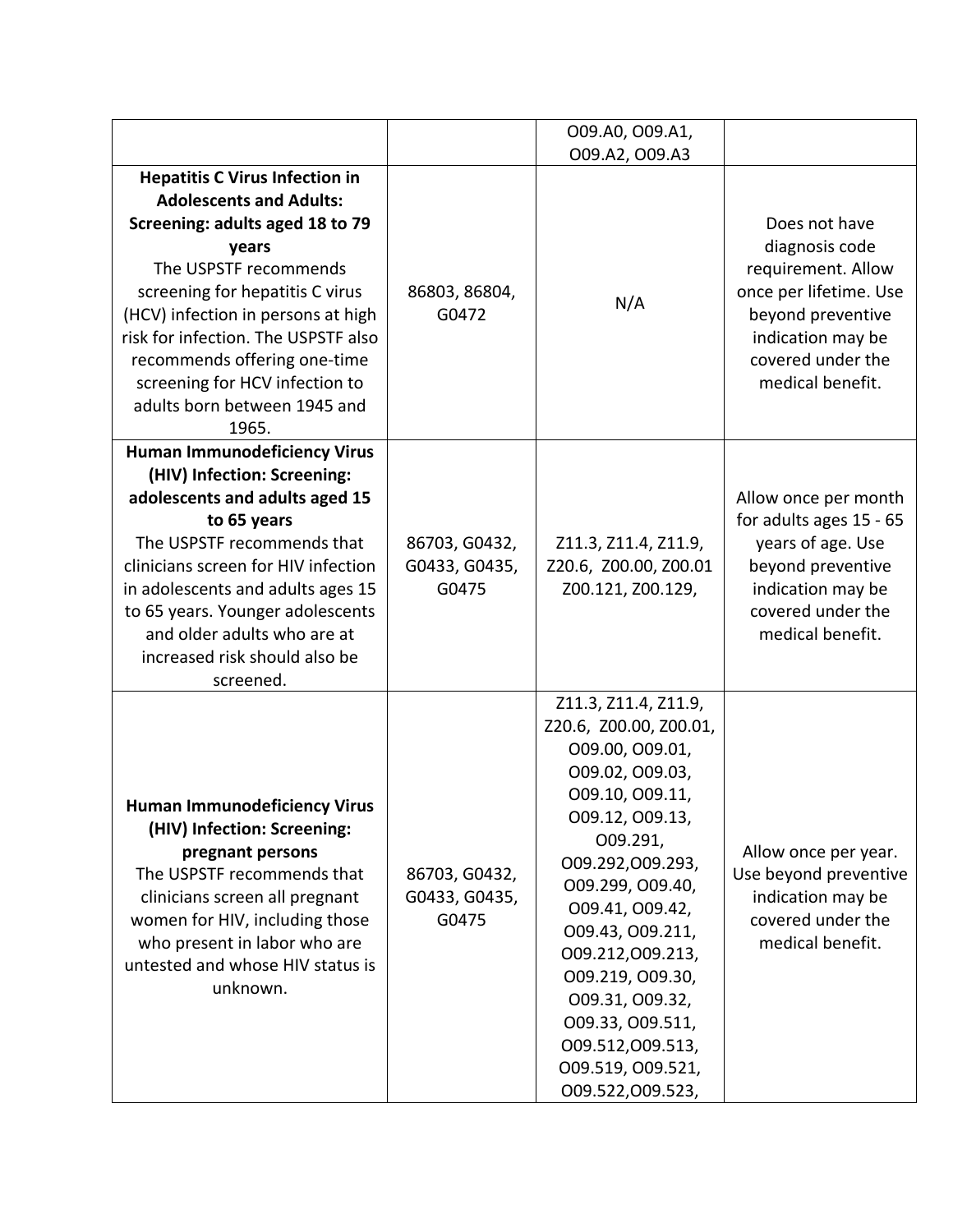|                                    |                  | 009.529,009.611,           |                                             |
|------------------------------------|------------------|----------------------------|---------------------------------------------|
|                                    |                  | 009.612,009.613,           |                                             |
|                                    |                  | 009.619,009.621,           |                                             |
|                                    |                  | 009.622,009.623,           |                                             |
|                                    |                  | 009.629, 009.811,          |                                             |
|                                    |                  | 009.812,009.813,           |                                             |
|                                    |                  | 009.819, 09.821,           |                                             |
|                                    |                  | 009.822, 009.823,          |                                             |
|                                    |                  | O09.829, O36.80X0,         |                                             |
|                                    |                  | O36.80X1, O36.80X2,        |                                             |
|                                    |                  | O36.80X3, O36.80X4,        |                                             |
|                                    |                  | O36.80X5, O36.80X9,        |                                             |
|                                    |                  | 009.891, 009.892,          |                                             |
|                                    |                  | 009.893, 009.899,          |                                             |
|                                    |                  | 009.70, 009.71,            |                                             |
|                                    |                  | 009.72, 009.73,            |                                             |
|                                    |                  | 009.90, 009.91,            |                                             |
|                                    |                  | 009.92, 009.93             |                                             |
|                                    |                  | 009.A0, 009.A1,            |                                             |
|                                    |                  | 009.A2, 009.A3             |                                             |
| Intimate Partner Violence, Elder   |                  |                            |                                             |
| Abuse, and Abuse of Vulnerable     |                  |                            |                                             |
| <b>Adults: Screening: women of</b> | N/A - service is |                            |                                             |
| reproductive age                   | included in a    |                            |                                             |
| The USPSTF recommends that         | preventative     |                            |                                             |
| clinicians screen for intimate     | care wellness    | N/A                        | N/A                                         |
| partner violence in women of       | exam or focused  |                            |                                             |
| reproductive age and provide or    | E/M visit.       |                            |                                             |
| refer women who screen positive    |                  |                            |                                             |
| to ongoing support services.       |                  |                            |                                             |
| Lung Cancer: Screening: adults     |                  |                            |                                             |
| aged 50 to 80 years who have a     |                  |                            |                                             |
| 20 pack-year smoking history       |                  |                            |                                             |
| and currently smoke or have quit   |                  |                            | Allow CPT code for                          |
| within the past 15 years           |                  |                            |                                             |
| The USPSTF recommends annual       |                  | F17.210, F17.211,          | adults ages 50-80<br>years of age once      |
| screening for lung cancer with     | 71271            | F17.218, F17.219,          |                                             |
| low-dose computed tomography       |                  | Z87.891, Z00.00,<br>Z00.01 | every year with any<br>associated ICD-10-CM |
| (LDCT) in adults aged 50 to 80     |                  |                            |                                             |
| years who have a 20 pack-year      |                  |                            | code.                                       |
| smoking history and currently      |                  |                            |                                             |
| smoke or have quit within the      |                  |                            |                                             |
| past 15 years. Screening should    |                  |                            |                                             |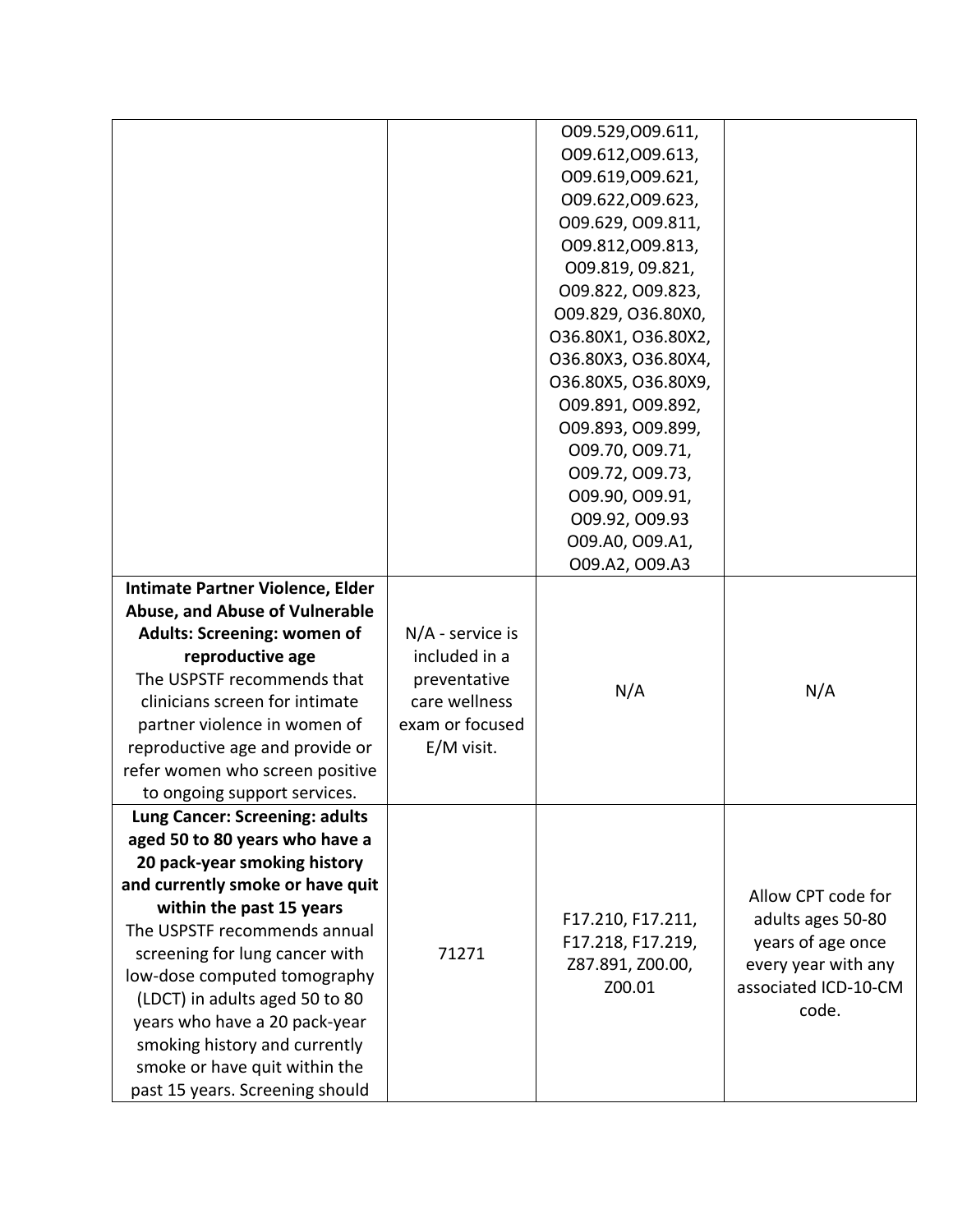| be discontinued once a person<br>has not smoked for 15 years or<br>develops a health problem that<br>substantially limits life<br>expectancy or the ability or<br>willingness to have curative lung<br>surgery.                                                                                                                                                                                     |                                                                                          |                                                                                                                                                                                                                                                                                   |                                                                                                                                                                                                                                                                          |
|-----------------------------------------------------------------------------------------------------------------------------------------------------------------------------------------------------------------------------------------------------------------------------------------------------------------------------------------------------------------------------------------------------|------------------------------------------------------------------------------------------|-----------------------------------------------------------------------------------------------------------------------------------------------------------------------------------------------------------------------------------------------------------------------------------|--------------------------------------------------------------------------------------------------------------------------------------------------------------------------------------------------------------------------------------------------------------------------|
| <b>Weight Loss to Prevent Obesity-</b><br><b>Related Morbidity and Mortality</b><br>in Adults: Behavioral<br><b>Interventions: adults</b><br>The USPSTF recommends that<br>clinicians offer or refer adults<br>with a body mass index of 30 or<br>higher (calculated as weight in<br>kilograms divided by height in<br>meters squared) to intensive,<br>multicomponent behavioral<br>interventions. | <b>Preventative</b><br><b>Individual</b><br>Counseling:<br>99401, 99402,<br>99403, 99404 | <b>Screening Diagnosis</b><br>Codes: Z13.89, E66.1,<br>E66.2, E66.3, E66.8,<br>E66.9, E66.01, E66.09,<br>Z00.00, Z00.01 BMI<br>codes: Z68.60, Z68.31,<br>Z68.32, Z68.33,<br>Z68.34, Z68.35,<br>Z68.36, Z68.37,<br>Z68.38, Z68.39,<br>Z68.41, Z68.42,<br>Z68.43, Z68.44,<br>Z68.45 | Allow CPT code for<br>individual >18 years<br>old with any ICD-10-<br>CM associated<br>diagnosis codes. Do<br>not allow separately if<br>billed with E/M.<br>Allow once per year.<br>Use beyond preventive<br>indication may be<br>covered under the<br>medical benefit. |
| <b>Obesity in Children and</b><br>Adolescents: Screening: children<br>and adolescents 6 years and<br>older<br>The USPSTF recommends that<br>clinicians screen for obesity in<br>children and adolescents 6 years<br>and older and offer or refer them<br>to comprehensive, intensive<br>behavioral interventions to<br>promote improvements in weight<br>status.                                    | No specific codes<br>as this is part of<br>well child visit.                             | N/A                                                                                                                                                                                                                                                                               | N/A-included in well<br>child visit.                                                                                                                                                                                                                                     |
| <b>Ocular Prophylaxis for</b><br><b>Gonococcal Ophthalmia</b><br><b>Neonatorum: Preventive</b><br><b>Medication: newborns</b><br>The USPSTF recommends<br>prophylactic ocular topical<br>medication for all newborns to<br>prevent gonococcal ophthalmia<br>Neonatorum.                                                                                                                             | N/A                                                                                      | N/A                                                                                                                                                                                                                                                                               | N/A                                                                                                                                                                                                                                                                      |
| <b>Osteoporosis to Prevent</b><br><b>Fractures: Screening:</b>                                                                                                                                                                                                                                                                                                                                      | 77080, 77081                                                                             | N/A                                                                                                                                                                                                                                                                               | Allow one of the CPT<br>codes every 2 years in                                                                                                                                                                                                                           |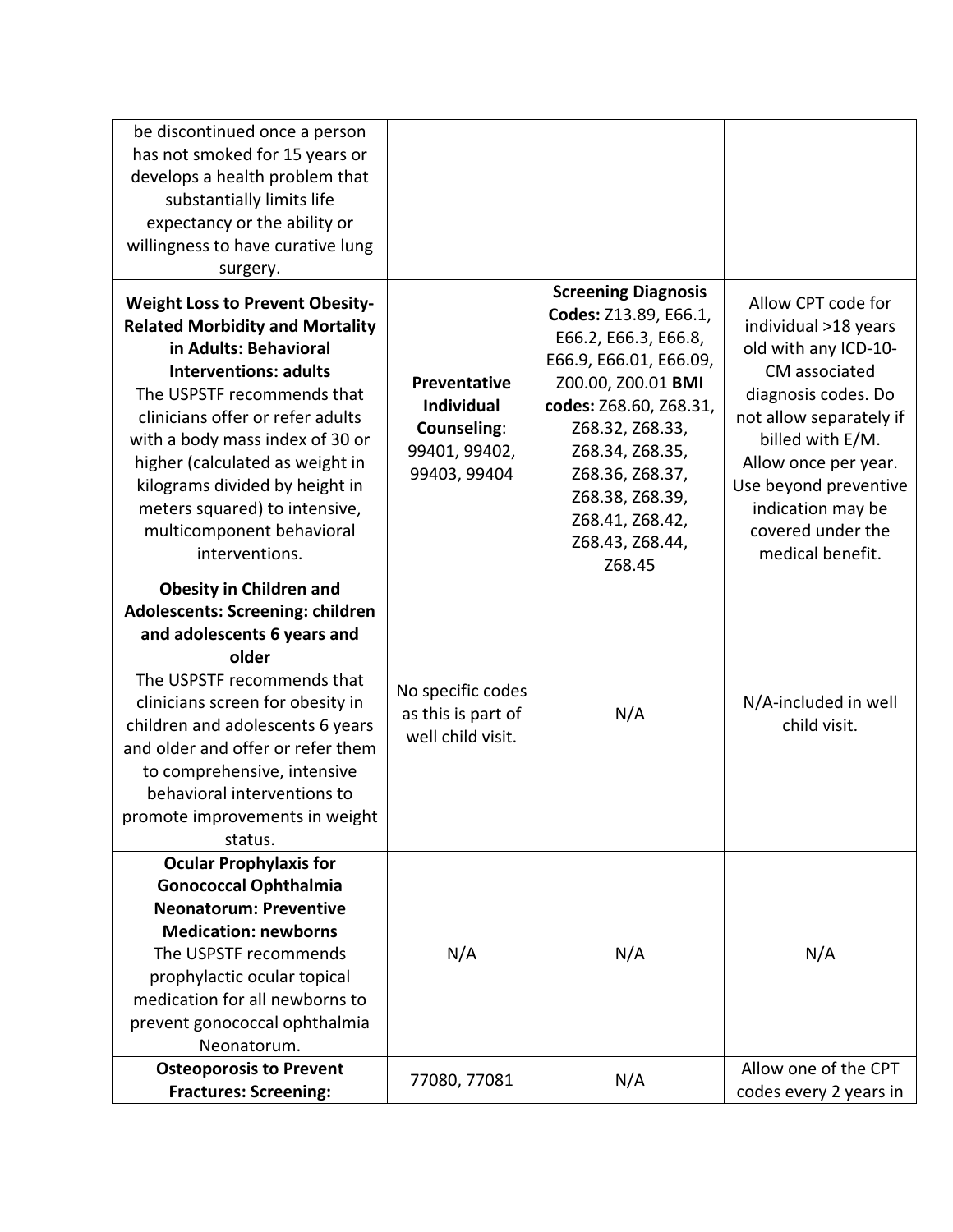| postmenopausal women<br>younger than 65 years at<br>increased risk of osteoporosis<br>The USPSTF recommends<br>screening for osteoporosis with<br>bone measurement testing to<br>prevent osteoporotic fractures in<br>postmenopausal women younger<br>than 65 years who are at<br>increased risk of osteoporosis, as<br>determined by a formal clinical<br>risk assessment tool.         |                        |                                                                                                                                                                                                                                                                                                                                                                                                                                                                  | women ages 50-65.<br>Use beyond preventive<br>indication may be<br>covered under the<br>medical benefit.                                                  |
|------------------------------------------------------------------------------------------------------------------------------------------------------------------------------------------------------------------------------------------------------------------------------------------------------------------------------------------------------------------------------------------|------------------------|------------------------------------------------------------------------------------------------------------------------------------------------------------------------------------------------------------------------------------------------------------------------------------------------------------------------------------------------------------------------------------------------------------------------------------------------------------------|-----------------------------------------------------------------------------------------------------------------------------------------------------------|
| <b>Osteoporosis to Prevent</b><br><b>Fractures: Screening: women 65</b><br>years and older<br>The USPSTF recommends<br>screening for osteoporosis with<br>bone measurement testing to<br>prevent osteoporotic fractures in<br>women 65 years and older.                                                                                                                                  | 77080, 77081,<br>G0130 | N/A                                                                                                                                                                                                                                                                                                                                                                                                                                                              | Cover one per every 2<br>years for females<br>beginning at age<br>65. Use beyond<br>preventive indication<br>may be covered under<br>the medical benefit. |
| Low-Dose Aspirin Use for the<br><b>Prevention of Morbidity and</b><br><b>Mortality From Preeclampsia:</b><br><b>Preventive Medication: pregnant</b><br>women who are at high risk for<br>preeclampsia<br>The USPSTF recommends the use<br>of low-dose aspirin (81 mg/d) as<br>preventive medication after 12<br>weeks of gestation in women<br>who are at high risk for<br>preeclampsia. | N/A                    | N/A 009.00, 009.01,<br>009.02, 009.03,<br>009.10, 009.11,<br>009.12, 009.13,<br>O09.291,<br>009.292,009.293,<br>O09.299, O09.40,<br>009.41, 009.42,<br>009.43, 009.211,<br>009.212,009.213,<br>009.219, 009.30,<br>009.31, 009.32,<br>009.33, 009.511,<br>009.512,009.513,<br>009.519, 009.521,<br>009.522,009.523,<br>009.529,009.611,<br>009.612,009.613,<br>009.619,009.621,<br>009.622,009.623,<br>009.629, 009.811,<br>009.812,009.813,<br>009.819, 09.821, | Would cover 81 mg<br>aspirin (low-dose) on<br>any claims submitted<br>by a member or a<br>pharmacy at 100%.                                               |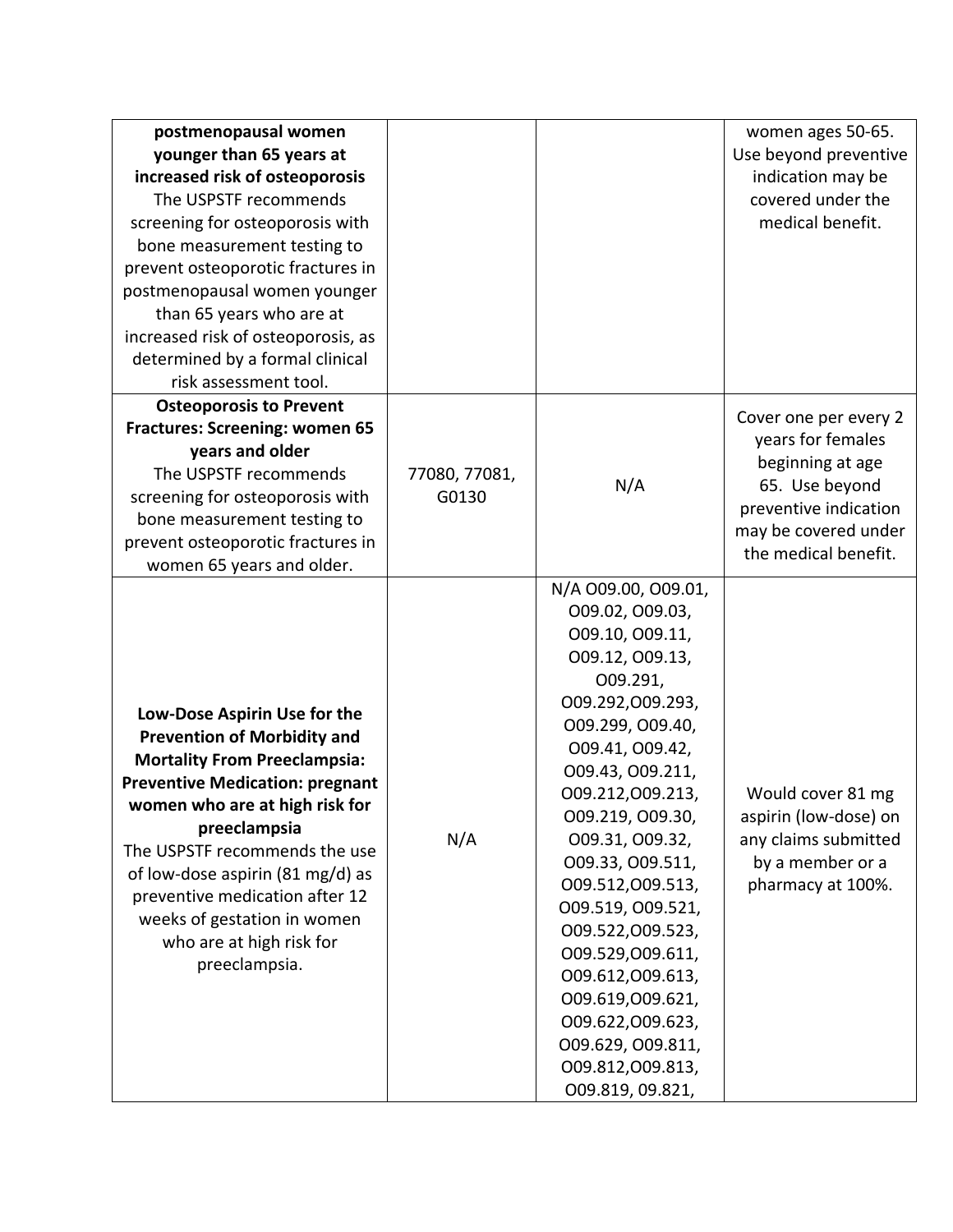|                                        |                   | 009.822, 009.823,     |                         |
|----------------------------------------|-------------------|-----------------------|-------------------------|
|                                        |                   | O09.829, O36.80X0,    |                         |
|                                        |                   | 036.80X1, 036.80X2,   |                         |
|                                        |                   | O36.80X3, O36.80X4,   |                         |
|                                        |                   | O36.80X5, O36.80X9,   |                         |
|                                        |                   | 009.891, 009.892,     |                         |
|                                        |                   | 009.893, 009.899,     |                         |
|                                        |                   | 009.70, 009.71,       |                         |
|                                        |                   | 009.72, 009.73,       |                         |
|                                        |                   | O09.90, O09.91,       |                         |
|                                        |                   | 009.92, 009.93        |                         |
|                                        |                   | 009.A0, 009.A1,       |                         |
|                                        |                   | 009.A2, 009.A3        |                         |
| <b>Preeclampsia: Screening:</b>        |                   |                       |                         |
| pregnant woman                         |                   |                       |                         |
| The USPSTF recommends                  | $N/A$ - screening |                       |                         |
| screening for preeclampsia in          | is included with  | N/A                   | N/A                     |
| pregnant women with blood              | supervision of    |                       |                         |
|                                        | pregnancy visits  |                       |                         |
| pressure measurements                  |                   |                       |                         |
| throughout pregnancy.                  |                   |                       |                         |
| <b>Prostate Cancer: Screening (MHC</b> |                   |                       |                         |
| only)                                  |                   |                       |                         |
| <b>USPSTF Rating - C</b>               |                   |                       | Allow once per year     |
| For men aged 55 to 69 years, the       | 84152, 84153,     |                       | for men between the     |
| decision to undergo periodic           | G0102, G0103      | N/A                   | ages of $55 - 69$ years |
| prostate-specific antigen (PSA)-       |                   |                       | old.                    |
| based screening for prostate           |                   |                       |                         |
| cancer should be an individual         |                   |                       |                         |
| one.                                   |                   |                       |                         |
|                                        |                   | Z01.83, Z34.00,       |                         |
|                                        |                   | Z34.01, Z34.02,       |                         |
|                                        |                   | Z34.03, Z34.80,       |                         |
| <b>Rh incompatibility: Screening:</b>  |                   | Z34.81, Z34.82,       |                         |
| pregnant women, during the first       |                   | Z34.83, Z34.90,       |                         |
| pregnancy-related care visit           |                   | Z34.91, Z34.92,       | Once per year with      |
| The USPSTF strongly recommends         |                   | Z34.93, Z33.1, Z11.8, |                         |
| Rh (D) blood typing and antibody       | 86901, 86850      | 009.00, 009.01,       | any associated ICD-10-  |
| testing for all pregnant women         |                   | 009.02, 009.03,       | CM code diagnosis.      |
| during their first visit for           |                   | 009.10, 009.11,       |                         |
| pregnancy-related care.                |                   | 009.12, 009.13,       |                         |
|                                        |                   | O09.291,              |                         |
|                                        |                   | 009.292,009.293,      |                         |
|                                        |                   | 009.299, 009.40,      |                         |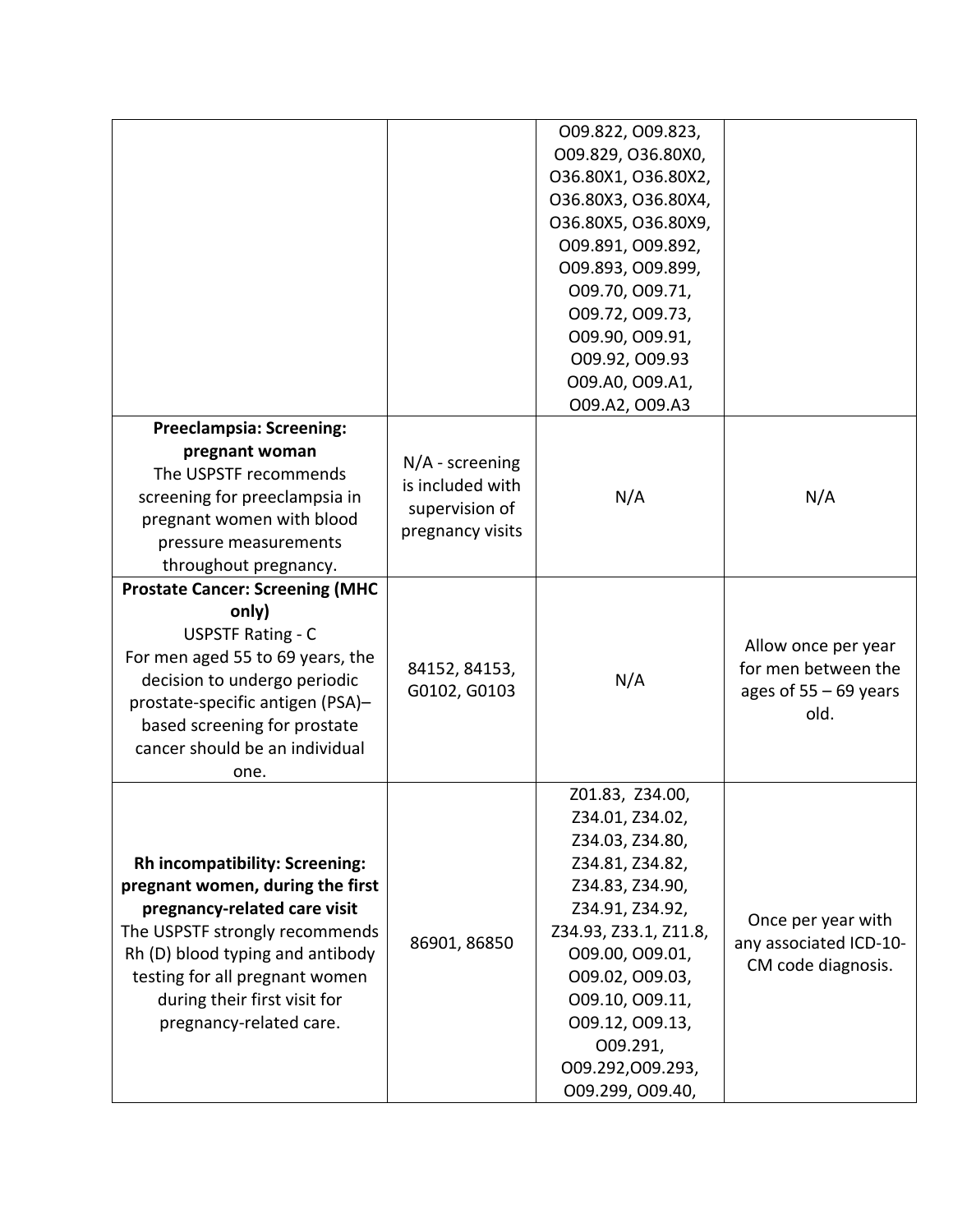|                                   |       | 009.41, 009.42,        |                        |
|-----------------------------------|-------|------------------------|------------------------|
|                                   |       | 009.43, 009.211,       |                        |
|                                   |       | 009.212,009.213,       |                        |
|                                   |       | 009.219, 009.30,       |                        |
|                                   |       | 009.31, 009.32,        |                        |
|                                   |       | 009.33, 009.511,       |                        |
|                                   |       | 009.512,009.513,       |                        |
|                                   |       | 009.519, 009.521,      |                        |
|                                   |       | 009.522,009.523,       |                        |
|                                   |       | 009.529,009.611,       |                        |
|                                   |       | 009.612,009.613,       |                        |
|                                   |       | 009.619,009.621,       |                        |
|                                   |       | 009.622,009.623,       |                        |
|                                   |       | 009.629, 009.811,      |                        |
|                                   |       | 009.812,009.813,       |                        |
|                                   |       | 009.819, 09.821,       |                        |
|                                   |       | 009.822, 009.823,      |                        |
|                                   |       | O09.829, O36.80X0,     |                        |
|                                   |       | 036.80X1, 036.80X2,    |                        |
|                                   |       | O36.80X3, O36.80X4,    |                        |
|                                   |       | O36.80X5, O36.80X9,    |                        |
|                                   |       | 009.891, 009.892,      |                        |
|                                   |       | 009.893, 009.899,      |                        |
|                                   |       | 009.70, 009.71,        |                        |
|                                   |       | 009.72, 009.73,        |                        |
|                                   |       | 009.90, 009.91,        |                        |
|                                   |       | 009.92, 009.93         |                        |
|                                   |       | 009.A0, 009.A1,        |                        |
|                                   |       | 009.A2, 009.A3         |                        |
|                                   |       | Z31.8, Z36.5, Z31.8,   |                        |
|                                   |       | Z36.5, Z00.00, Z00.01, |                        |
| Rh(D) Incompatibility: Screening: |       | Z34.00, Z34.01,        |                        |
| unsensitized Rh(d)-negative       |       | Z34.02, Z34.03,        |                        |
| pregnant women                    |       | Z34.80, Z34.81,        | Once per year with     |
| The USPSTF recommends             |       | Z34.82, Z34.83,        | any associated ICD-10- |
| repeated Rh(D) antibody testing   |       | Z34.90, Z34.91,        | CM code diagnosis.     |
| for all unsensitized Rh(D)-       | 86850 | Z34.92, Z34.93, Z33.1, | Use beyond preventive  |
| negative women at 24 to 28        |       | Z11.8, O09.00,         | indication may be      |
| weeks' gestation, unless the      |       | 009.01, 009.02,        | covered under the      |
| biological father is known to be  |       | 009.03, 009.10,        | medical benefit.       |
| Rh(D)-negative.                   |       | 009.11, 009.12,        |                        |
|                                   |       | 009.13, 009.291,       |                        |
|                                   |       | 009.292,009.293,       |                        |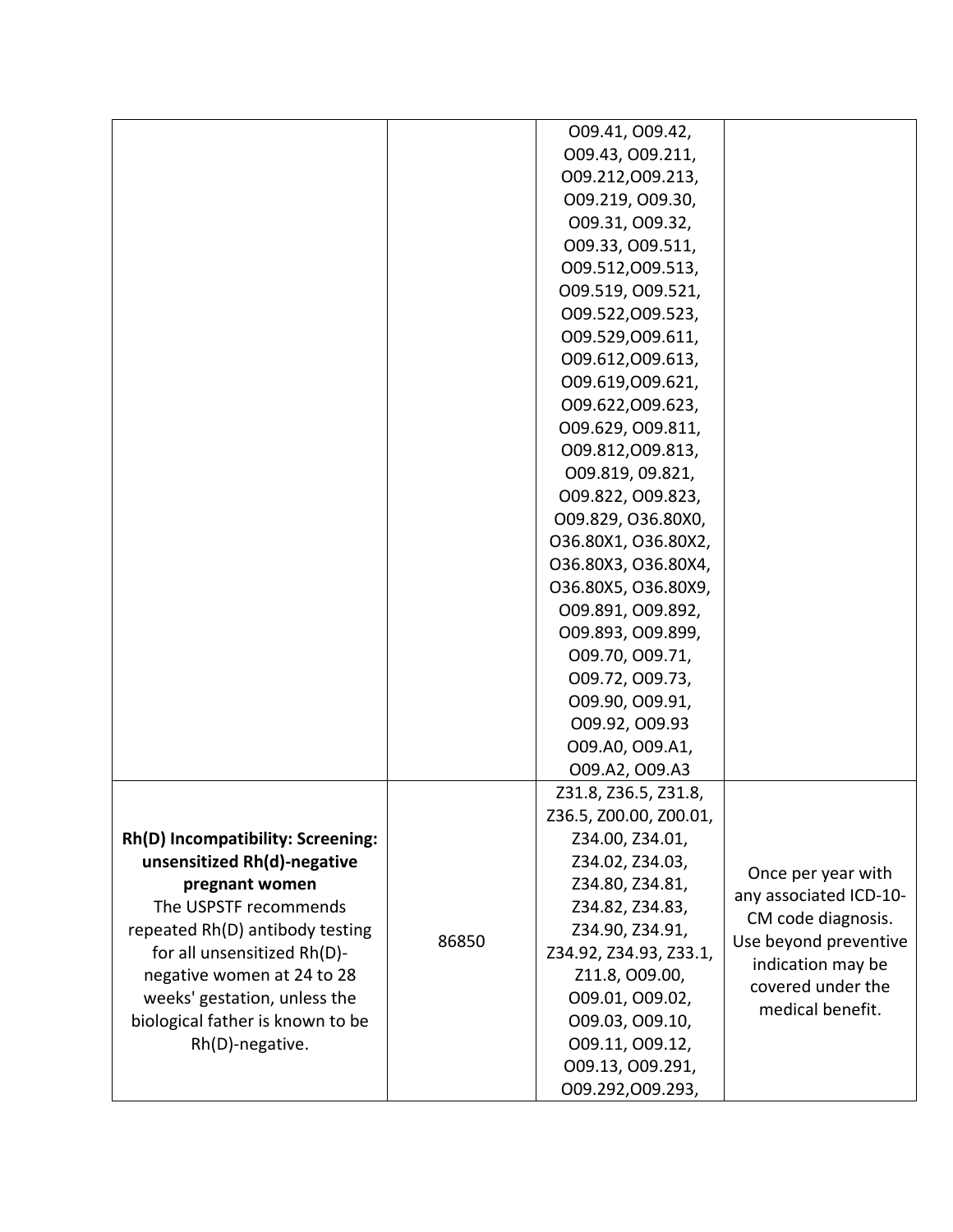|                                         |                                | O09.299, O09.40,       |                        |
|-----------------------------------------|--------------------------------|------------------------|------------------------|
|                                         |                                | 009.41, 009.42,        |                        |
|                                         |                                | 009.43, 009.211,       |                        |
|                                         |                                | 009.212,009.213,       |                        |
|                                         |                                | 009.219, 009.30,       |                        |
|                                         |                                | 009.31, 009.32,        |                        |
|                                         |                                | 009.33, 009.511,       |                        |
|                                         |                                | 009.512,009.513,       |                        |
|                                         |                                | 009.519, 009.521,      |                        |
|                                         |                                | 009.522,009.523,       |                        |
|                                         |                                | 009.529,009.611,       |                        |
|                                         |                                | 009.612,009.613,       |                        |
|                                         |                                | 009.619,009.621,       |                        |
|                                         |                                | 009.622,009.623,       |                        |
|                                         |                                | 009.629, 009.811,      |                        |
|                                         |                                | 009.812,009.813,       |                        |
|                                         |                                | 009.819, 09.821,       |                        |
|                                         |                                | 009.822, 009.823,      |                        |
|                                         |                                | O09.829, O36.80X0,     |                        |
|                                         |                                | O36.80X1, O36.80X2,    |                        |
|                                         |                                | O36.80X3, O36.80X4,    |                        |
|                                         |                                | O36.80X5, O36.80X9,    |                        |
|                                         |                                | 009.891, 009.892,      |                        |
|                                         |                                | 009.893, 009.899,      |                        |
|                                         |                                | 009.70, 009.71,        |                        |
|                                         |                                | 009.72, 009.73,        |                        |
|                                         |                                | 009.90, 009.91,        |                        |
|                                         |                                | 009.92, 009.93         |                        |
|                                         |                                | 009.A0, 009.A1,        |                        |
|                                         |                                | 009.A2, 009.A3         |                        |
| <b>Sexually Transmitted Infections:</b> |                                |                        |                        |
| <b>Behavioral Counseling: sexually</b>  |                                |                        | Not allowed separately |
| active adolescents and adults at        |                                | Z11.3, Z70.8, Z70.9,   | if billed with E/M     |
| increased risk                          |                                | Z71.7, Z71.89, Z72.51, | code; only allow       |
| The USPSTF recommends                   | 99401, 99402,<br>99403, 99404, | Z72.52, Z72.53,        | G0445 2 times per      |
| behavioral counseling for all           | G0445                          | Z00.00, Z00.01,        | year. Use beyond       |
| sexually active adolescents and         |                                | Z00.121, Z00.129       | preventive indication  |
| for adults who are at increased         |                                |                        | may be covered under   |
| risk for sexually transmitted           |                                |                        | the medical benefit.   |
| infections (STIs).                      |                                |                        |                        |
| <b>Skin Cancer Prevention:</b>          | 99401, 99402,                  | Z00.00, Z00.01,        | Not allowed separately |
| <b>Behavioral Counseling: young</b>     | 99403, 99404                   | Z00.121, Z00.129,      | if billed with E/M     |
|                                         |                                | Z12.83                 | code.                  |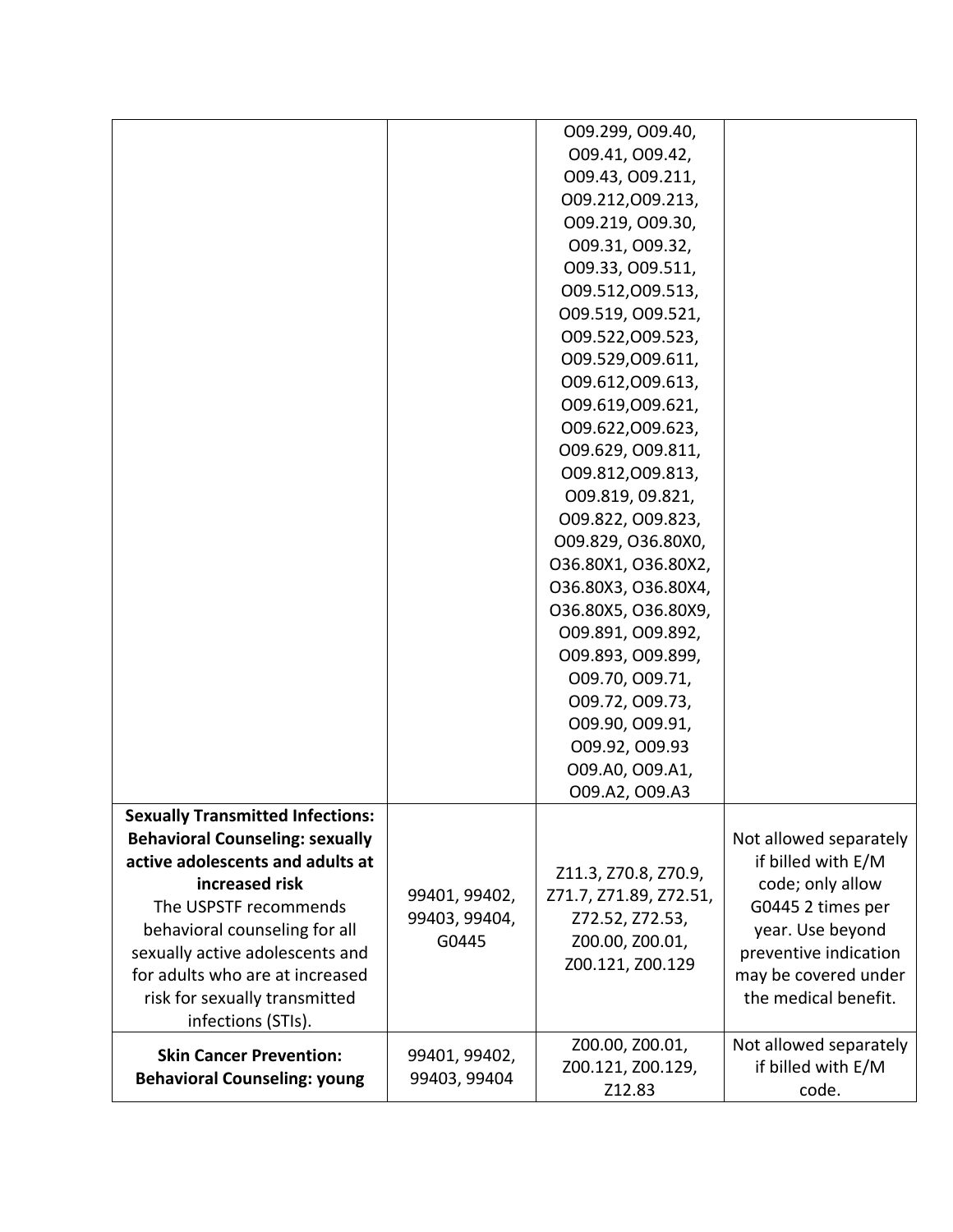| adults, adolescents, children,       |                    |                      |                         |
|--------------------------------------|--------------------|----------------------|-------------------------|
| and parents of young children        |                    |                      |                         |
| The USPSTF recommends                |                    |                      |                         |
| counseling young adults,             |                    |                      |                         |
| adolescents, children, and           |                    |                      |                         |
| parents of young children about      |                    |                      |                         |
| minimizing exposure to               |                    |                      |                         |
| ultraviolet (UV) radiation for       |                    |                      |                         |
| persons aged 6 months to 24          |                    |                      |                         |
| years with fair skin types to        |                    |                      |                         |
| reduce their risk of skin cancer.    |                    |                      |                         |
| <b>Statin Use for the Primary</b>    |                    |                      |                         |
| <b>Prevention of Cardiovascular</b>  |                    |                      |                         |
| <b>Disease in Adults: Preventive</b> |                    |                      |                         |
| Medication: adults aged 40 to 75     |                    |                      |                         |
| years with no history of CVD, 1      |                    |                      |                         |
| or more CVD risk factors, and a      |                    |                      | Allow CPT code for      |
| calculated 10-year CVD event         |                    |                      | ages 40-75 once per     |
| risk of 10% or greater               |                    |                      | year. Preventive        |
| The USPSTF recommends that           |                    |                      | <b>Benefit Does Not</b> |
| adults without a history of          | As this is a       |                      | Apply:                  |
| cardiovascular disease (CVD) (i.e.,  | recommendation     |                      | For all ages above, if  |
| symptomatic coronary artery          | for action but     |                      | any of the following    |
| disease or ischemic stroke) use a    | not requiring      |                      | lipid disorders ICD-10- |
| low- to moderate-dose statin for     | medication to be   | Z00.00, Z00.01,      | CM codes are            |
| the prevention of CVD events and     | covered as         | Z13.220              | present. The            |
| mortality when all of the            | preventive this is |                      | preventive              |
| following criteria are met: 1) they  | part of E/M        |                      | benefit does not apply: |
| are ages 40 to 75 years; 2) they     | Labs: 80061        |                      | E71.30, E75.5,          |
| have 1 or more CVD risk factors      |                    |                      | E78.00, E78.01, E78.2,  |
| (i.e., dyslipidemia, diabetes,       |                    |                      | E78.3, E78.41,          |
| hypertension, or smoking); and 3)    |                    |                      | E78.49, E78.5, E78.79,  |
| they have a calculated 10-year       |                    |                      | E78.81, E78.89,         |
| risk of a cardiovascular event of    |                    |                      | E88.2, E88.89           |
| 10% or greater. Identification of    |                    |                      |                         |
| dyslipidemia and calculation of      |                    |                      |                         |
| 10-year CVD event risk requires      |                    |                      |                         |
| universal lipids screening in        |                    |                      |                         |
| adults ages 40 to 75 years.          |                    |                      |                         |
| <b>Syphilis Infection in Non-</b>    |                    | Z00.00, Z00.01,      | Allow CPT code with     |
| pregnant Adults and                  | 86780, 86592,      | Z00.121, Z00.129,    | any one of the ICD-10-  |
| <b>Adolescents: Screening:</b>       | 86593              | Z11.3, Z11.9, Z20.2, | CM codes. No limit.     |
| asymptomatic, non-pregnant           |                    | Z11.2                |                         |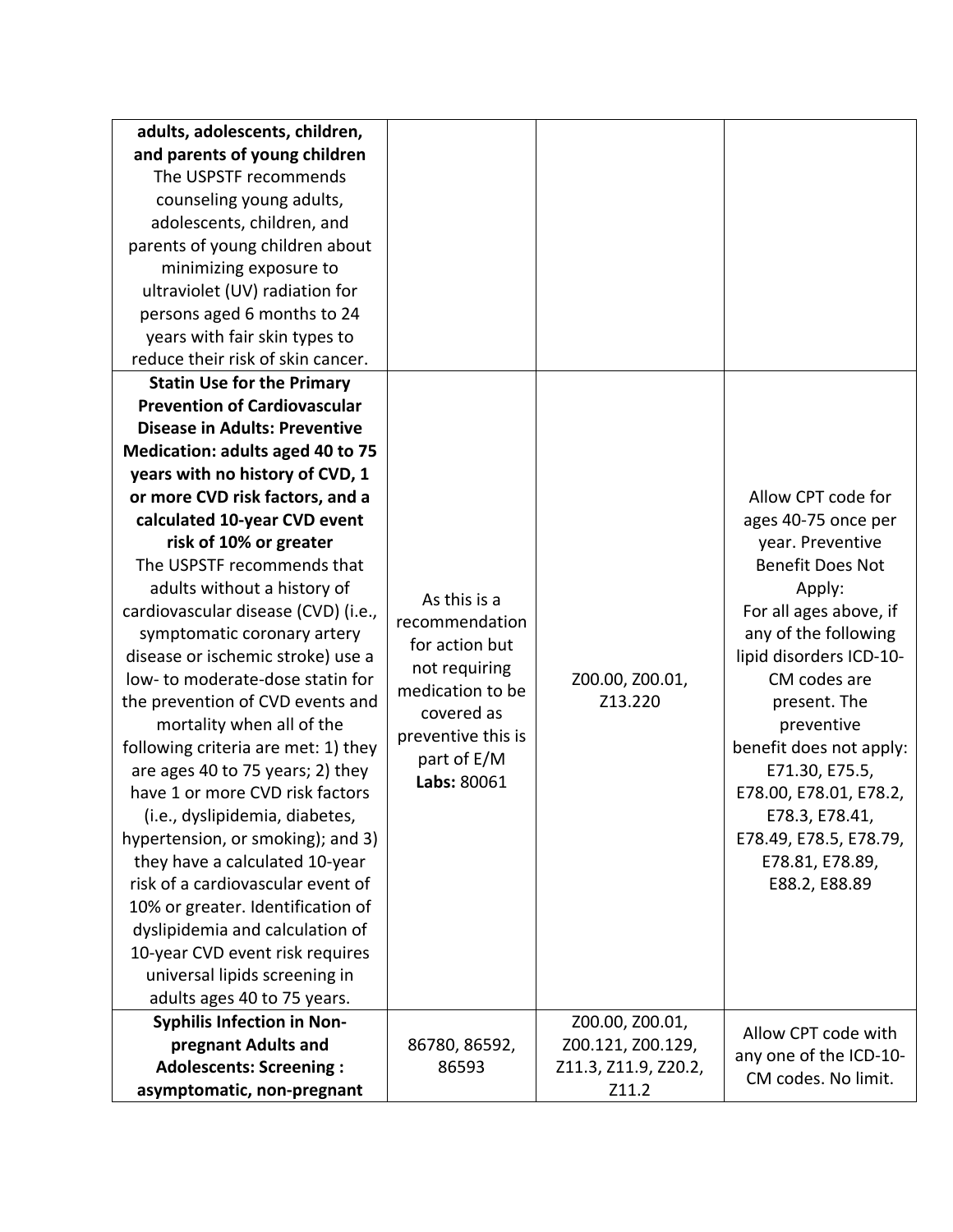| adults and adolescents who are<br>at increased risk for syphilis<br>infection<br>The USPSTF recommends<br>screening for syphilis infection in<br>persons who are at increased risk<br>for infection. |                        |                                                                                                                                                                                                                                                                                                                                                                                                                                                                                                                                                                                                                                                                                                                           |                                                                                            |
|------------------------------------------------------------------------------------------------------------------------------------------------------------------------------------------------------|------------------------|---------------------------------------------------------------------------------------------------------------------------------------------------------------------------------------------------------------------------------------------------------------------------------------------------------------------------------------------------------------------------------------------------------------------------------------------------------------------------------------------------------------------------------------------------------------------------------------------------------------------------------------------------------------------------------------------------------------------------|--------------------------------------------------------------------------------------------|
| <b>Syphilis Infection in Pregnant</b><br><b>Women: Screening: pregnant</b><br>women<br>The USPSTF recommends early<br>screening for syphilis infection in<br>all pregnant women.                     | 86780, 86592,<br>86593 | Z11.2, Z11.3, Z11.9,<br>Z00.00, Z00.01,<br>Z00.12,<br>Z00.129, Z20.2,<br>Z34.00, Z34.01,<br>Z34.02, Z34.03,<br>Z34.80, Z34.81,<br>Z34.82, Z34.83,<br>Z34.90, Z34.91,<br>Z34.92, Z34.93,<br>009.00, 009.01,<br>009.02, 009.03,<br>009.10, 009.11,<br>009.12, 009.13,<br>O09.291,<br>009.292,009.293,<br>009.299, 009.40,<br>009.41, 009.42,<br>009.43, 009.211,<br>009.212,009.213,<br>009.219, 009.30,<br>009.31, 009.32,<br>009.33, 009.511,<br>009.512,009.513,<br>009.519, 009.521,<br>009.522,009.523,<br>009.529,009.611,<br>009.612,009.613,<br>009.619,009.621,<br>009.622,009.623,<br>009.629, 009.811,<br>009.812,009.813,<br>009.819, 09.821,<br>009.822, 009.823,<br>O09.829, O36.80X0,<br>036.80X1, 036.80X2, | Allow any CPT code to<br>pay as preventive with<br>any ICD-10-CM code<br>listed, no limit. |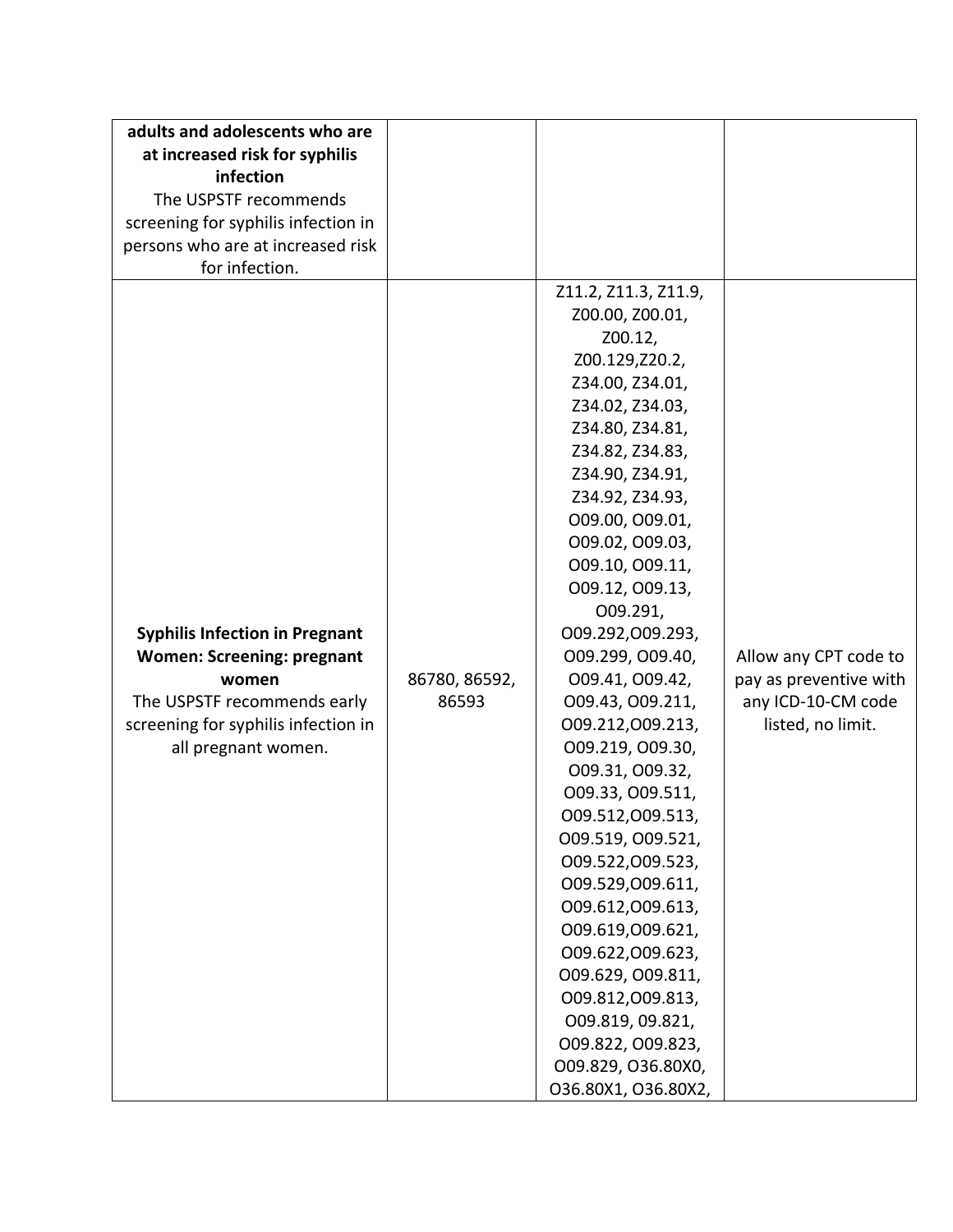|                                                                                                                                                                                                                                                                                                                                                                                                                      |              | O36.80X3, O36.80X4,<br>O36.80X5, O36.80X9,<br>009.891, 009.892,<br>009.893, 009.899,<br>009.70, 009.71,<br>009.72, 009.73,<br>009.90, 009.91,<br>009.92, 009.93<br>009.A0, 009.A1,<br>009.A2, 009.A3                                                                                                                                                                                                      |                                                                                                                         |
|----------------------------------------------------------------------------------------------------------------------------------------------------------------------------------------------------------------------------------------------------------------------------------------------------------------------------------------------------------------------------------------------------------------------|--------------|-----------------------------------------------------------------------------------------------------------------------------------------------------------------------------------------------------------------------------------------------------------------------------------------------------------------------------------------------------------------------------------------------------------|-------------------------------------------------------------------------------------------------------------------------|
| <b>Tobacco Smoking Cessation in</b><br><b>Adults, Including Pregnant</b><br>Persons: Interventions: non-<br>pregnant adults<br>The USPSTF recommends that<br>clinicians ask all adults about<br>tobacco use, advise them to stop<br>using tobacco, and provide<br>behavioral interventions and U.S.<br>Food and Drug Administration<br>(FDA)-approved<br>pharmacotherapy for cessation to<br>adults who use tobacco. | 99406, 99407 | Z00.00, Z00.01                                                                                                                                                                                                                                                                                                                                                                                            | Not allowed separately<br>if billed with E/M<br>code. Allow twice per<br>year with any<br>associated ICD-10-CM<br>code. |
| <b>Tobacco Smoking Cessation in</b><br><b>Adults, Including Pregnant</b><br><b>Persons: Interventions: pregnant</b><br>persons<br>The USPSTF recommends that<br>clinicians ask all pregnant persons<br>about tobacco use, advise them<br>to stop using tobacco, and<br>provide behavioral interventions<br>for cessation to pregnant persons<br>who use tobacco.                                                     | 99406, 99407 | F17.200, F17.201,<br>F17.203, F17.208,<br>F17.209, F17.210,<br>F17.211, F17.213,<br>F17.218, F17.219,<br>Z00.00, Z00.01,<br>Z00.12, Z00.129,<br>Z11.2, Z11.3, Z11.9,<br>Z20.2, Z34.00, Z34.01,<br>Z34.02, Z34.03,<br>Z34.80, Z34.81,<br>Z34.82, Z34.83,<br>Z34.90, Z34.91,<br>Z34.92, Z34.93,<br>009.00, 009.01,<br>009.02, 009.03,<br>009.10, 009.11,<br>009.12, 009.13,<br>O09.291,<br>009.292,009.293, | Not allowed separately<br>if billed with E/M<br>code. Allow twice per<br>year with any<br>associated ICD-10-CM<br>code. |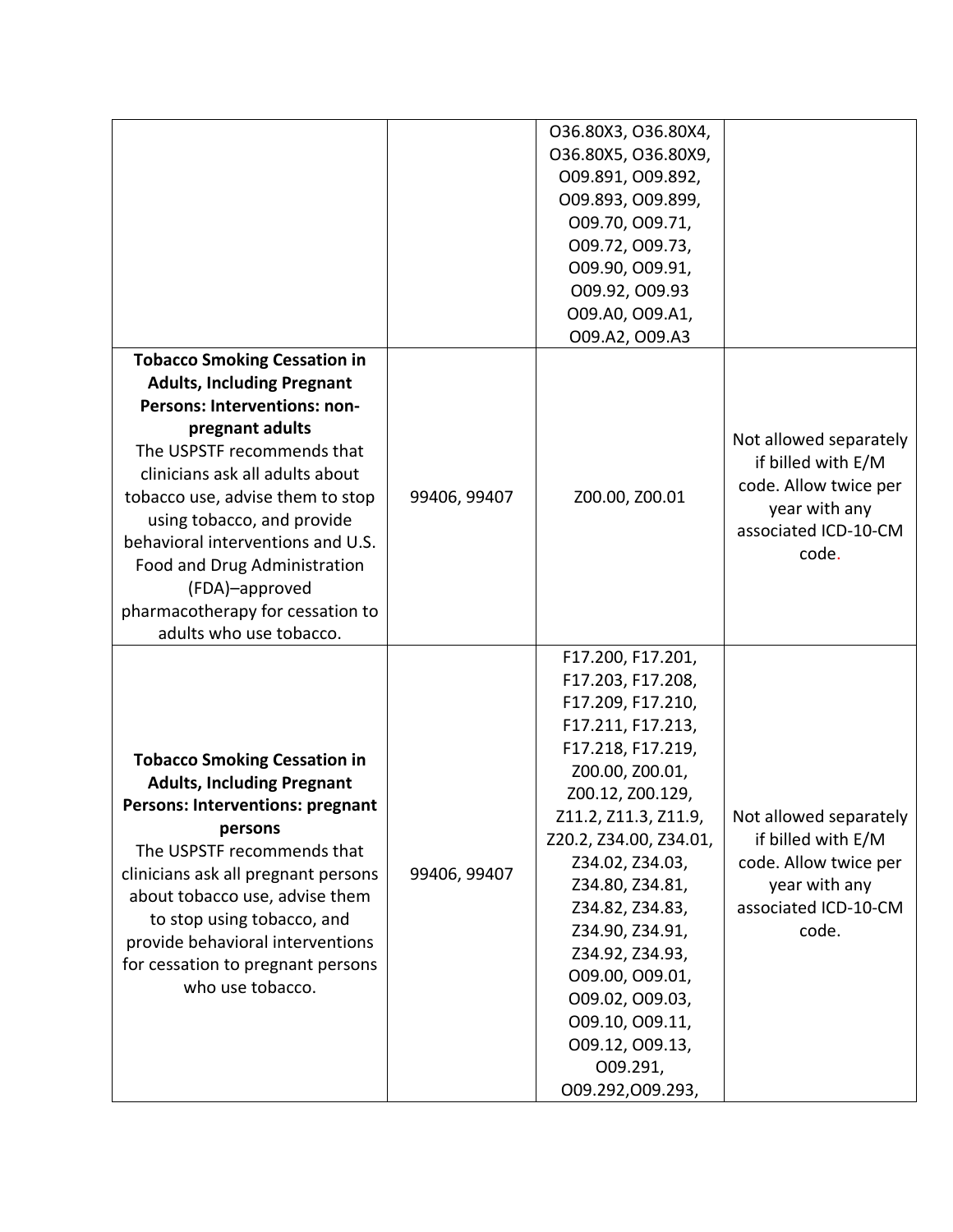| interventions, including<br>education or brief counseling, to<br>prevent initiation of tobacco use | 99406, 99407 | F17.203, F17.208,<br>F17.209, F17.210,<br>F17.211, F17.213,<br>F17.218, F17.219 | Allow twice per year<br>with any associated<br>ICD-10-CM code. |
|----------------------------------------------------------------------------------------------------|--------------|---------------------------------------------------------------------------------|----------------------------------------------------------------|
|                                                                                                    |              |                                                                                 |                                                                |
| primary care clinicians provide                                                                    |              |                                                                                 |                                                                |
| The USPSTF recommends that                                                                         |              |                                                                                 | if billed with E/M code                                        |
| have not started to use tobacco                                                                    |              | F17.200, F17.201,                                                               | Not allowed separately                                         |
| children and adolescents who                                                                       |              | Z00.121, Z00.129,                                                               |                                                                |
| Interventions: school-aged                                                                         |              |                                                                                 |                                                                |
| <b>Adolescents: Primary Care</b>                                                                   |              |                                                                                 |                                                                |
| <b>Tobacco Use in Children and</b>                                                                 |              |                                                                                 |                                                                |
|                                                                                                    |              | 009.A2, 009.A3                                                                  |                                                                |
|                                                                                                    |              | 009.A0, 009.A1,                                                                 |                                                                |
|                                                                                                    |              | 009.92, 009.93                                                                  |                                                                |
|                                                                                                    |              | 009.72, 009.73,<br>009.90, 009.91,                                              |                                                                |
|                                                                                                    |              | 009.70, 009.71,                                                                 |                                                                |
|                                                                                                    |              | 009.893, 009.899,                                                               |                                                                |
|                                                                                                    |              | 009.891, 009.892,                                                               |                                                                |
|                                                                                                    |              | O36.80X5, O36.80X9,                                                             |                                                                |
|                                                                                                    |              | O36.80X3, O36.80X4,                                                             |                                                                |
|                                                                                                    |              | 036.80X1, 036.80X2,                                                             |                                                                |
|                                                                                                    |              | O09.829, O36.80X0,                                                              |                                                                |
|                                                                                                    |              | 009.822, 009.823,                                                               |                                                                |
|                                                                                                    |              | 009.819, 09.821,                                                                |                                                                |
|                                                                                                    |              | 009.812,009.813,                                                                |                                                                |
|                                                                                                    |              | 009.629, 009.811,                                                               |                                                                |
|                                                                                                    |              | 009.622,009.623,                                                                |                                                                |
|                                                                                                    |              | 009.619,009.621,                                                                |                                                                |
|                                                                                                    |              | 009.612,009.613,                                                                |                                                                |
|                                                                                                    |              | 009.529,009.611,                                                                |                                                                |
|                                                                                                    |              | 009.522,009.523,                                                                |                                                                |
|                                                                                                    |              | 009.519, 009.521,                                                               |                                                                |
|                                                                                                    |              | 009.33, 009.511,<br>009.512,009.513,                                            |                                                                |
|                                                                                                    |              | 009.31, 009.32,                                                                 |                                                                |
|                                                                                                    |              | 009.219, 009.30,                                                                |                                                                |
|                                                                                                    |              | 009.212,009.213,                                                                |                                                                |
|                                                                                                    |              | 009.43, 009.211,                                                                |                                                                |
|                                                                                                    |              | 009.41, 009.42,                                                                 |                                                                |
|                                                                                                    |              | 009.299, 009.40,                                                                |                                                                |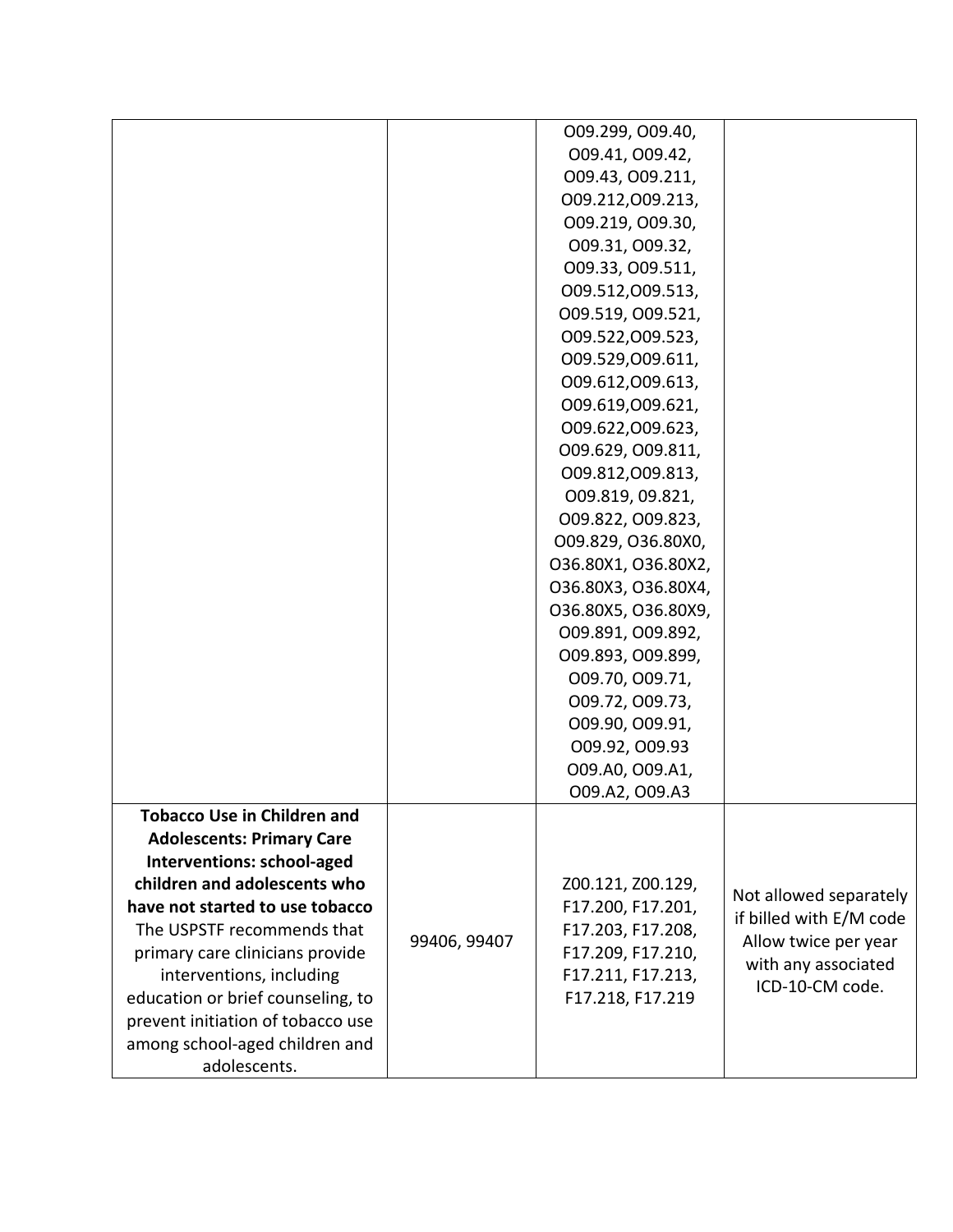| <b>Latent Tuberculosis Infection:</b><br><b>Screening: asymptomatic adults</b><br>at increased risk for infection<br>The USPSTF recommends<br>screening for latent tuberculosis<br>infection in populations at<br>increased risk.                                                                                                                                                                                                                                                                                      | 86480, 86481,<br>86580                  | Z11.1, Z20.1, Z00.00,<br>Z00.01             | Allow CPT code with<br>diagnosis listed only as<br>preventive for 18 years<br>or older once per year.<br>Use beyond preventive<br>indication may be<br>covered under the<br>medical benefit. |
|------------------------------------------------------------------------------------------------------------------------------------------------------------------------------------------------------------------------------------------------------------------------------------------------------------------------------------------------------------------------------------------------------------------------------------------------------------------------------------------------------------------------|-----------------------------------------|---------------------------------------------|----------------------------------------------------------------------------------------------------------------------------------------------------------------------------------------------|
| <b>Unhealthy Alcohol Use in</b><br><b>Adolescents and Adults:</b><br><b>Screening and Behavioral</b><br><b>Counseling Interventions: adults</b><br>18 years or older, including<br>pregnant women<br>The USPSTF recommends<br>screening for unhealthy alcohol<br>use in primary care settings in<br>adults 18 years or older, including<br>pregnant women, and providing<br>persons engaged in risky or<br>hazardous drinking with brief<br>behavioral counseling<br>interventions to reduce<br>unhealthy alcohol use. | 99408, 99409                            | Z71.41, Z00.00,<br>Z00.01                   | Not allowed separately<br>if billed with E/M<br>code. If no E/M billed<br>only allow 18 years of<br>age or older. Allow<br>twice per year with<br>any associated ICD-10-<br>CM code.         |
| <b>Vision in Children Ages 6 Months</b><br>to 5 Years: Screening: children<br>aged 3 to 5 years<br>The USPSTF recommends vision<br>screening at least once in all<br>children ages 3 to 5 years to<br>detect amblyopia or its risk<br>factors.                                                                                                                                                                                                                                                                         | 99173, 99174,<br>99177                  | Z13.5, Z01.00, Z01.01,<br>Z00.121, Z00.129, | Allow once between<br>ages of 3-5 years as<br>preventive. Use<br>beyond preventive<br>indication may be<br>covered under the<br>medical benefit.                                             |
| <b>Vision Screening: Adults (Fully</b><br><b>Insured and Individual)</b><br>Not a USPSTF Recommendation,<br>but Provided on Certain Plans.                                                                                                                                                                                                                                                                                                                                                                             | 92002, 92004,<br>92012, 92014,<br>92015 | Z13.5, Z00.00, Z00.01                       | Once per year plus<br>refractive testing once<br>per year.<br><b>Check your Plan</b><br><b>Summary of Benefit</b><br>Coverage.                                                               |
| <b>Perinatal Depression: Preventive</b><br>Interventions: pregnant and<br>postpartum persons<br>The USPSTF recommends that<br>clinicians provide or refer                                                                                                                                                                                                                                                                                                                                                              | N/A                                     | N/A                                         | N/A                                                                                                                                                                                          |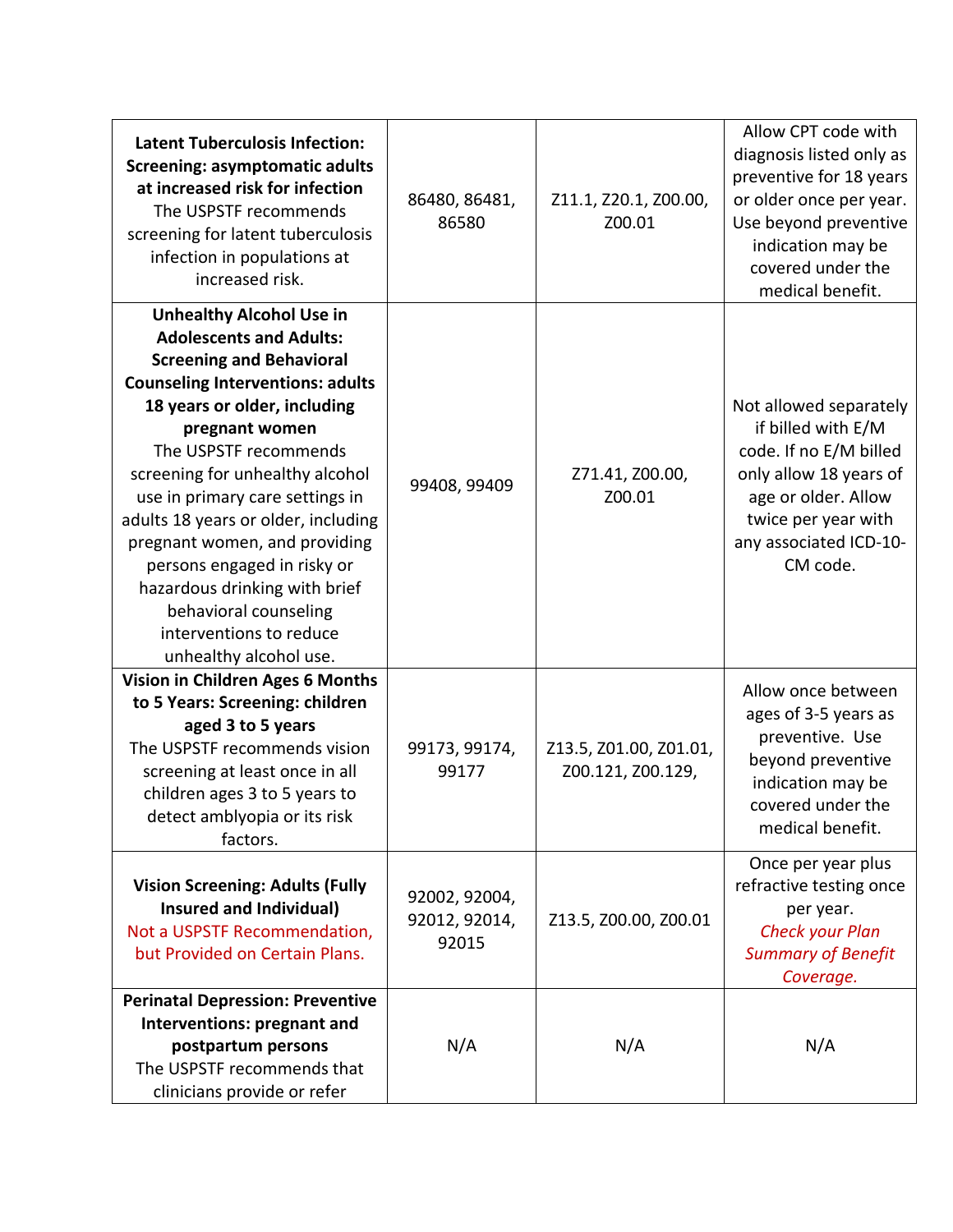| pregnant and postpartum<br>persons who are at increased risk<br>of perinatal depression to<br>counseling interventions.                                                                                                                                                                                                                                                                                                                                                                                                       |                                                                                                                                                                                                                  |                                                   |                                                                                                                                                                                       |
|-------------------------------------------------------------------------------------------------------------------------------------------------------------------------------------------------------------------------------------------------------------------------------------------------------------------------------------------------------------------------------------------------------------------------------------------------------------------------------------------------------------------------------|------------------------------------------------------------------------------------------------------------------------------------------------------------------------------------------------------------------|---------------------------------------------------|---------------------------------------------------------------------------------------------------------------------------------------------------------------------------------------|
| <b>Unhealthy Drug Use: Screening:</b><br>adults age 18 years or older<br>The USPSTF recommends<br>screening by asking questions<br>about unhealthy drug use in<br>adults age 18 years or older.<br>Screening should be<br>implemented when services for<br>accurate diagnosis, effective<br>treatment, and appropriate care<br>can be offered or referred.<br>(Screening refers to asking<br>questions about unhealthy drug<br>use, not testing biological<br>specimens.)                                                     | 99408, 99409                                                                                                                                                                                                     | Z71.41, Z00.00,<br>Z00.01                         | Not allowed separately<br>if billed with E/M<br>code. If not E/M billed<br>only allow 18 years of<br>age or older. Allow<br>twice per year with<br>any associated ICD-10-<br>CM code. |
| <b>Prevention of Human</b><br><b>Immunodeficiency Virus (HIV)</b><br><b>Infection: Pre-exposure</b><br>Prophylaxis: persons at high risk<br>of HIV acquisition<br>The USPSTF recommends that<br>clinicians offer pre-exposure<br>prophylaxis (PrEP) with effective<br>antiretroviral therapy to persons<br>who are at high risk of HIV<br>acquisition. See the Clinical<br>Considerations section for<br>information about identification<br>of persons at high risk and<br>selection of effective<br>antiretroviral therapy. | <b>Office Visits:</b><br>99202, 99203,<br>99204, 99205,<br>99212, 99213,<br>99214, 99215<br>Laboratory:<br><b>Kidney Function</b><br><b>Testing 82565,</b><br>Pregnancy<br><b>Testing 81025,</b><br>84702, 84703 | Z11.3, Z20.2, Z20.6,<br>Z72.51, Z72.52,<br>Z72.53 | Allow any office visit<br>code and any<br>laboratory code once<br>every 3 months. Use<br>beyond preventive<br>indication may be<br>covered under the<br>medical benefit.              |
| Cologuard                                                                                                                                                                                                                                                                                                                                                                                                                                                                                                                     | 81528                                                                                                                                                                                                            | N/A                                               | Every 3 years if 82270,<br>82271, 82272, 82274<br>haven't been reported<br>in that interval.                                                                                          |

### **References**:

1. U.S. Preventive Services Task Force (2021). Accessed September 7, 2021. Avaialbe at: <https://www.uspreventiveservicestaskforce.org/Page/Name/uspstf-a-and-b-recommendations/>